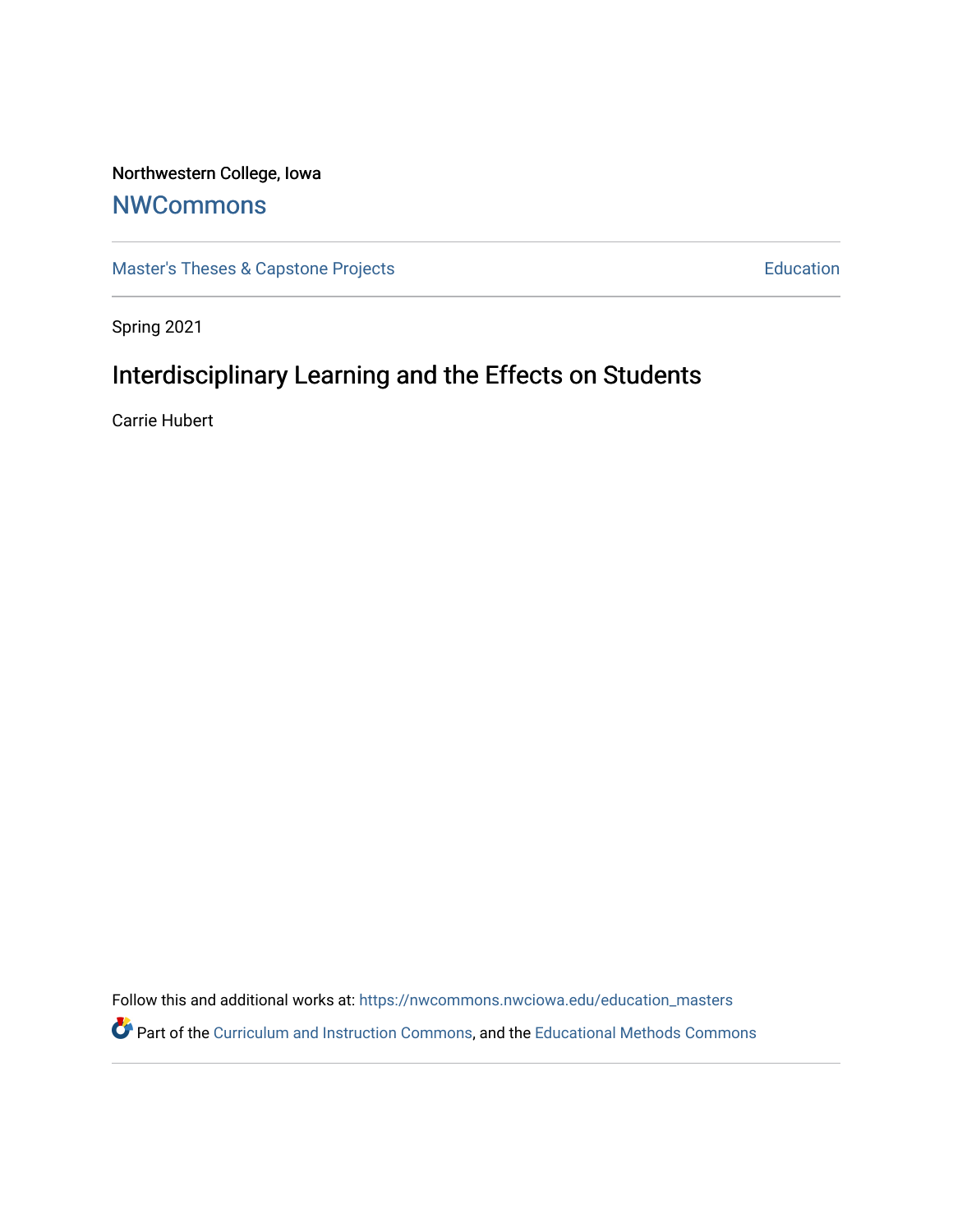Interdisciplinary Learning and the Effects on Students

Carrie Hubert

Northwestern College

A Literature Review Presented

in Partial Fulfillment of the Requirements

For the Degree of Master of Education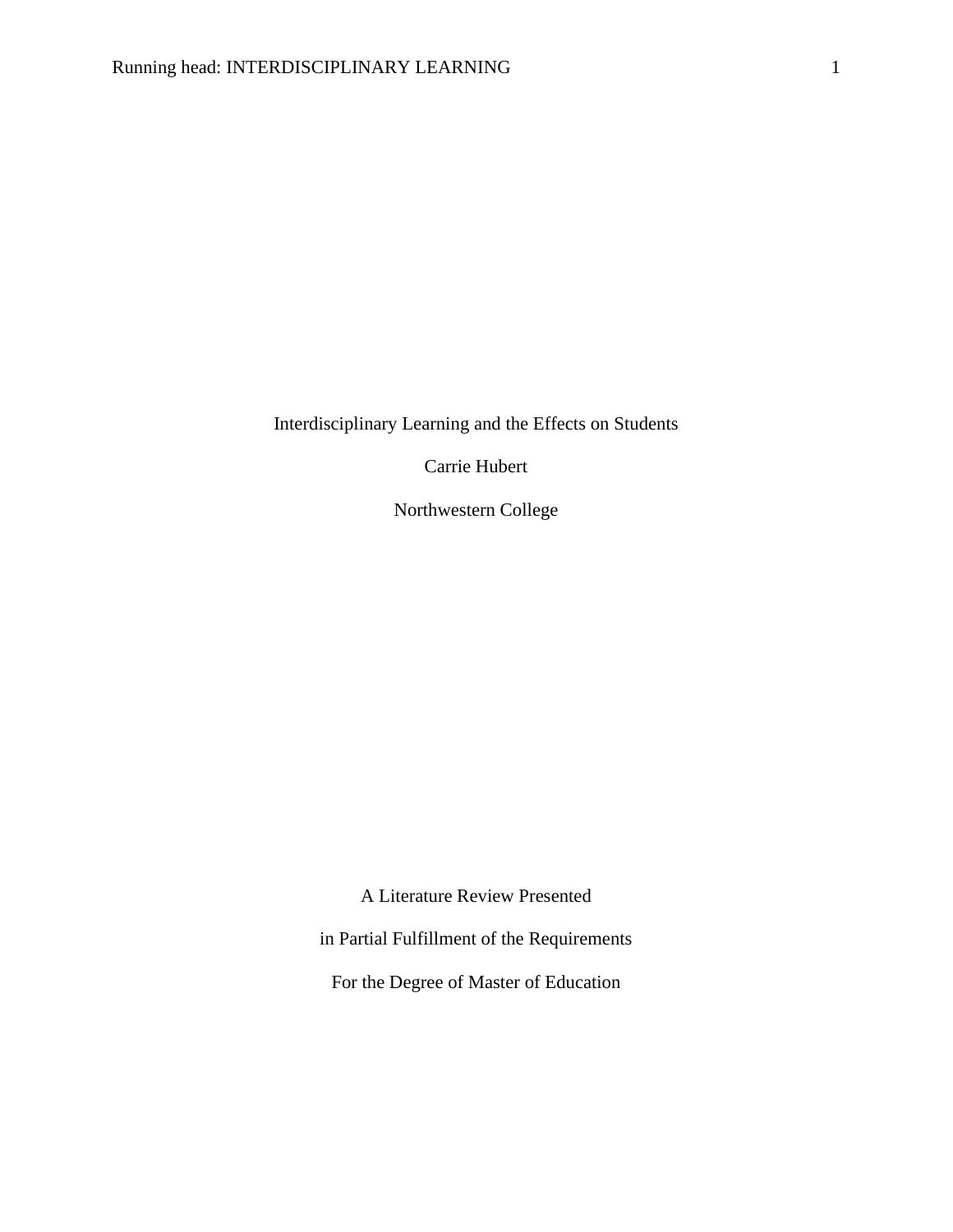#### Abstract

In order to be an effective teacher, it is important to prepare students for their future in the  $21<sup>st</sup>$  century. Students are expected to be able to problem-solve and make connections beyond the silos of single discipline classrooms. The purpose of this literature review was to examine interdisciplinary instruction and how it affects student learning. While researching, multiple themes arose including how interdisciplinary learning improves student engagement as well as efficacy. In addition, studies indicate that interdisciplinary methods help students develop problem-solving and higher-order thinking skills. Last, interdisciplinary learning creates opportunities for students to build relationships with both teachers and classmates and often led to academic success.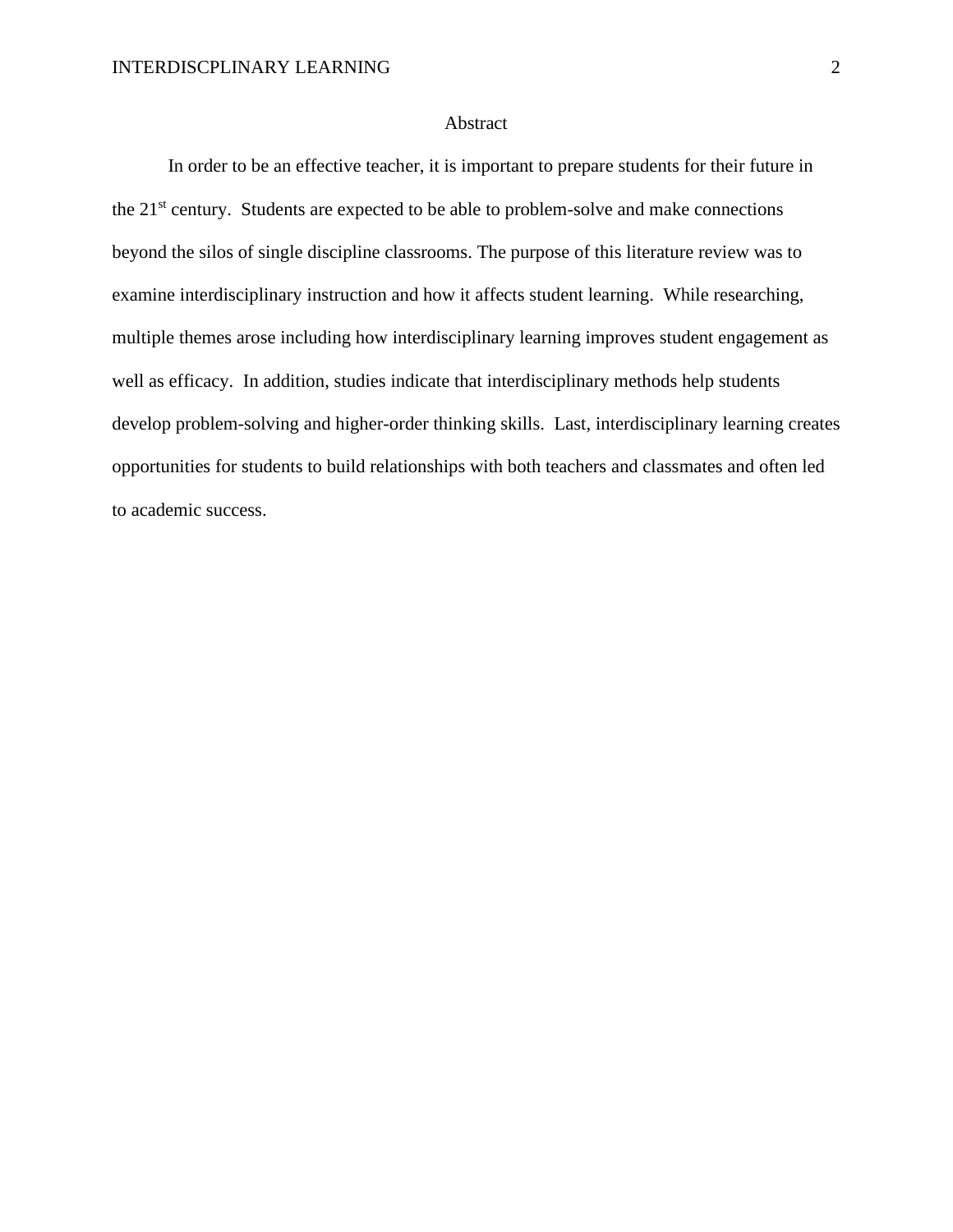Interdisciplinary Learning and the Effects on Students

Although the content of education has changed as society has evolved, the purpose of education has always been to teach students to think and learn. Schooling a hundred years ago focused on teaching citizenship and work habits, which eventually evolved into teaching understanding of social issues (Boix Mansilla & Lenoir, 2010). Another focus that has developed is how content from specific disciplines is used in other areas. The concept of interdisciplinary learning is not something new; documentation of this type of learning was researched throughout the 20th century (Klein, 2015). Both the Iowa Core and the Common Core standards address the need for literacy in all disciplines with their discipline-specific literacy standards (Iowa Core, n.d.). For example, in the English Language Arts (ELA) classroom, students must analyze historical documents in order to make connections to the literary significance. However, it is also the expectation that students will practice and apply the literacy standards learned in ELA, such as identifying the purpose of texts, production of writing, and research skills in other content areas including history, social studies, science, and technical subjects. With these expectations, the Iowa Core has established the need for cross-curricular learning (Iowa Core, n.d.).

Even with these expectations in place, scholars believe the current state of education is not preparing students to be creative, collaborative problem-solvers (Castro & Totah, 2017; You, 2017) and that interdisciplinary learning provides the opportunity for student to see crosscurricular connections that would lead them to a more meaningful learning experience (You, 2017). Interdisciplinary inquiry helps students to understand the world around them because the world is not just made up of separate subjects in isolation (Jolley & Ayala, 2015). Some researchers have suggested the need for a drastic change in the current education system in order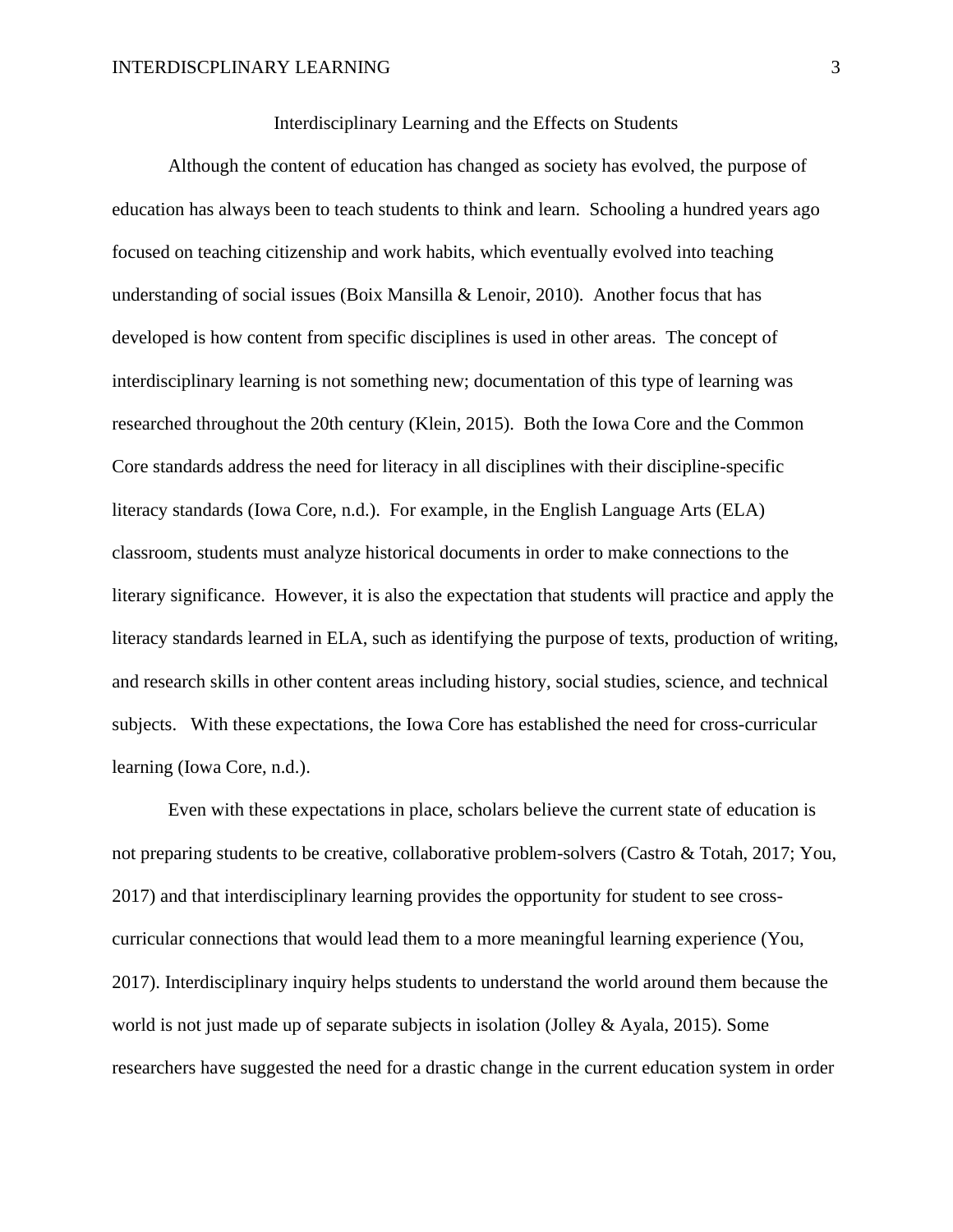to prepare students for an uncertain and ever-changing future (Pountney & McPhail, 2017). One solution would be to create co-taught interdisciplinary classes that integrate multiple content areas into unique real-world opportunities for learning in one class. In this way, teachers could bring together multiple disciplines in order for students to understand a theme or essential question.

Cross-curricular and interdisciplinary learning are concepts with similar meanings and the words are used interchangeably. Interdisciplinary learning is defined as a project or class that integrates the curriculum, concepts, tools, methods, and knowledge from two different content areas, and this is done in order to fully understand a topic or theme, or solve a problem (Klein, 2015). Cross-curricular learning is learning about a theme or topic across various subjects or disciplines (Esteve-Faubel et al., 2018). The two definitions are similar in that both types of lessons utilize themes or topics as a way to learn. The difference seems to be in the number of disciplines included in that learning. Dennis (2020) explained that all knowledge is created on connections that do not have boundaries. Therefore, learning opportunities for students can transcend the boundaries of single subjects. Students need to have a basic understanding of world issues, and the world does not exist in neatly separated 90-minute classes (Boix Mansilla & Lenoir, 2010).

In order to be an effective teacher, it is important to prepare students for their future in the 21st century. This literature review will focus on the impact of interdisciplinary co-taught classes and lessons on students' engagement, academic success, and problem-solving skills, in addition to how this type of learning can increase enjoyment and build relationships in the classroom. Because learning in the 21st century is about making connections between ideas, fields, and concepts, then schools must teach students how to make those connections (Stanley et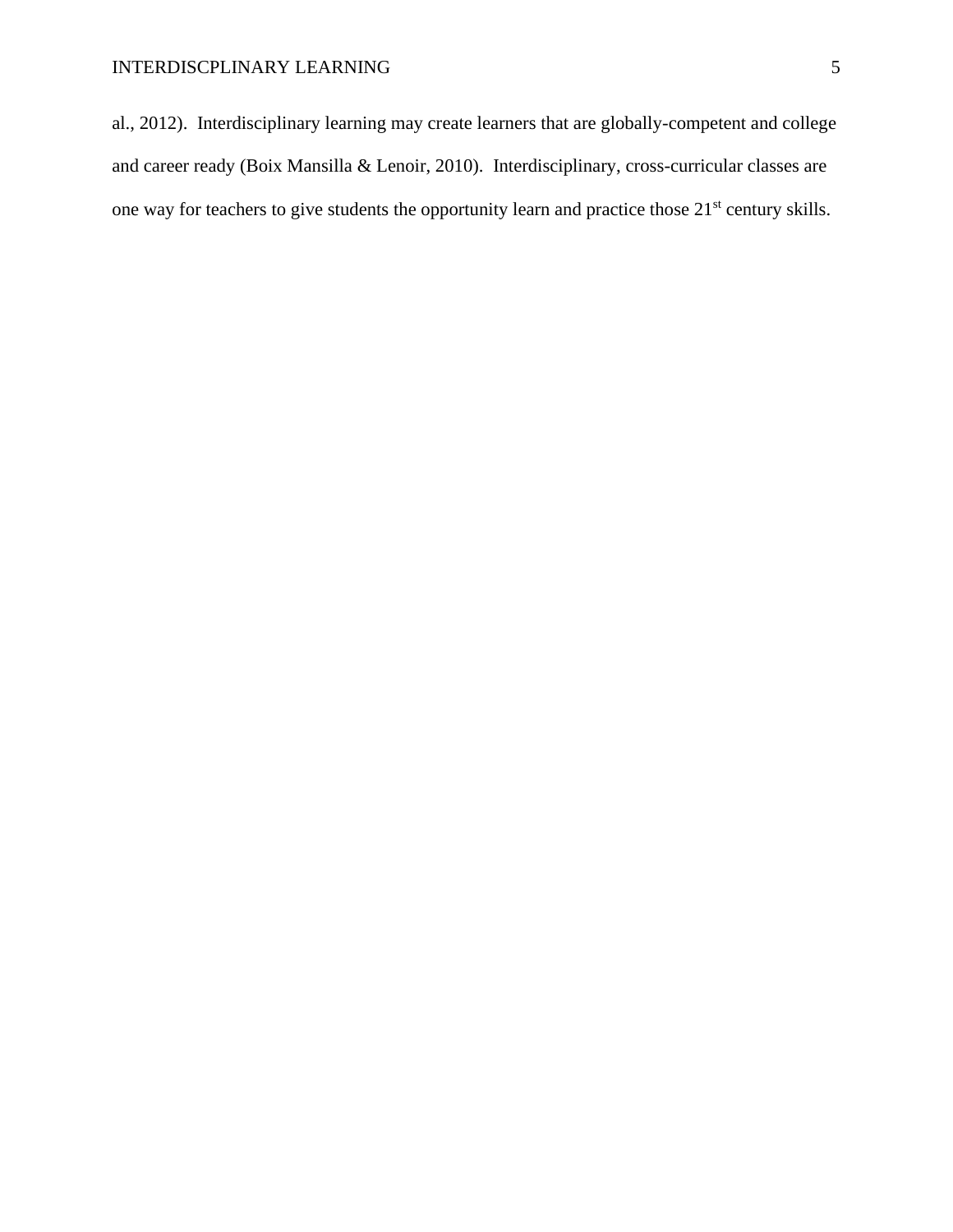#### **Literature Review**

This literature review will summarize the finding of research conducted on the topic of the effectiveness of interdisciplinary learning. The researcher initially set out to gain an understanding of how cross-curricular instruction can help students learn and stay engaged in learning. The topic was revised to focus on how interdisciplinary or cross-curricular instruction can affect students' learning. Research was collected from database searches on Gale and ERIC via EBSCO. The initial search terms used were interdisciplinary learning, cross-curricular learning, and effects. The research expanded to include search terms such as engagement, achievement, 21<sup>st</sup> century skills, and higher-order thinking.

# **Interdisciplinary Learning and Engagement**

Participating in co-taught interdisciplinary classes can help students improve academically and be ready for 21<sup>st</sup> century life outside of education. Although creating co-taught interdisciplinary classes can be both challenging and rewarding for teachers, the effect on students is what justifies the work. Students tend to show engagement and interest in crosscurricular projects and classes (Cuervo, 2016; Fletcher-Wood, 2016; Jolley & Ayala, 2015; Ng & Fergusson, 2020). An interesting real-world problem and enthusiastic teachers make it easy for student to be engaged in cross-curricular lessons (Alexander et al., 2008).

When students enjoy what they are doing, they are more likely to participate (Birchinall, 2013). In addition, the collaboration between students and the kinesthetic activities that are part of interdisciplinary learning help create conditions that lead to engagement through real world context, connections, and relevance (Birchinall, 2013). Interdisciplinary co-taught classes create context and connections for the lesson and projects that students complete. Using interdisciplinary learning has been shown to be enjoyable and is therefore likely to improve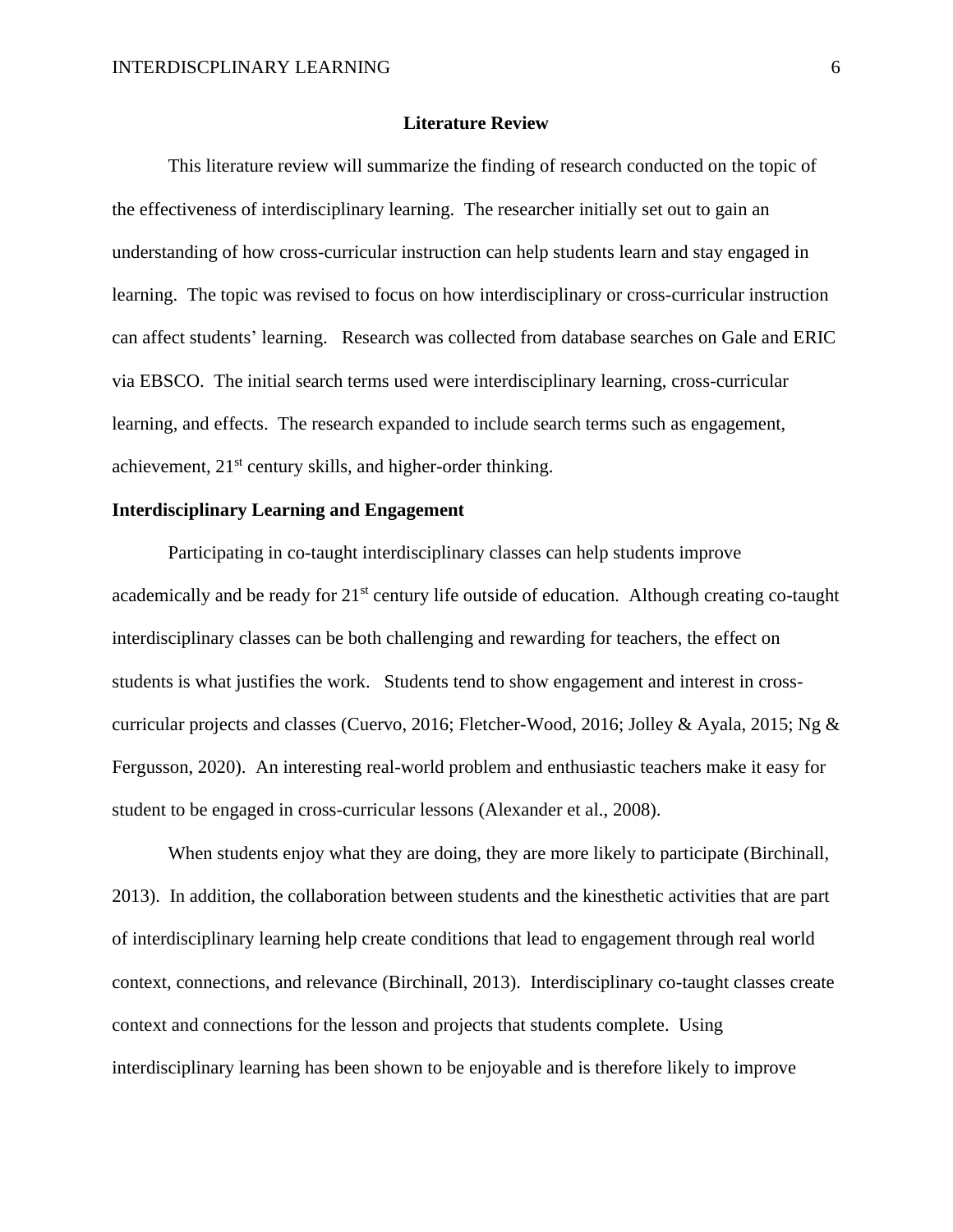engagement at all levels of learning. For example, in Aslan's (2016) study that looked at the benefits of using cross-curricular reading instruction in elementary school, he found that utilizing a thematic cross-curricular approach was enjoyable for students because they found interest in the themes, and therefore were engaged. However, this study was an explanation of practices and literature and not research (Aslan, 2016). Duerr (2008) found similar benefits in middle school in her research. Duerr (2008) does not conduct any evaluations of actual middle schools, but shares research that explains how an interdisciplinary unit in middle school can create opportunities for students to engage with topics in order to create meaning and understanding.

At the high school level, students have stated that they enjoy cross-curricular themes in the classes they take (DiCamillo & Bailey, 2016). In this case, two college education teachers chose to teach an interdisciplinary class at a local urban high school in order to find out how to best instruct their pre-service education students. They co-taught a class of 23 eleventh grade students who were predominantly African American. The content of the class integrated history and English. The researchers gathered qualitative data through surveys and personal reflections of classroom activities. The researchers found that students really appreciated the crosscurricular content and many of them stated they felt more willing to engage with English content because of the historical context (DiCamillo & Bailey, 2016).

This same type of learning can also be helpful at the college level. Ross et al. (2013) researched whether an interdisciplinary, introductory-level college science class was beneficial for students as a way of creating a good basic understanding of science and the scientific method. This study included 21 students from various majors who participated in the class that was used as a pilot study. The researchers collected qualitative data through in-class discussions, assignments, and end of class surveys. The researchers found that in this class, which combined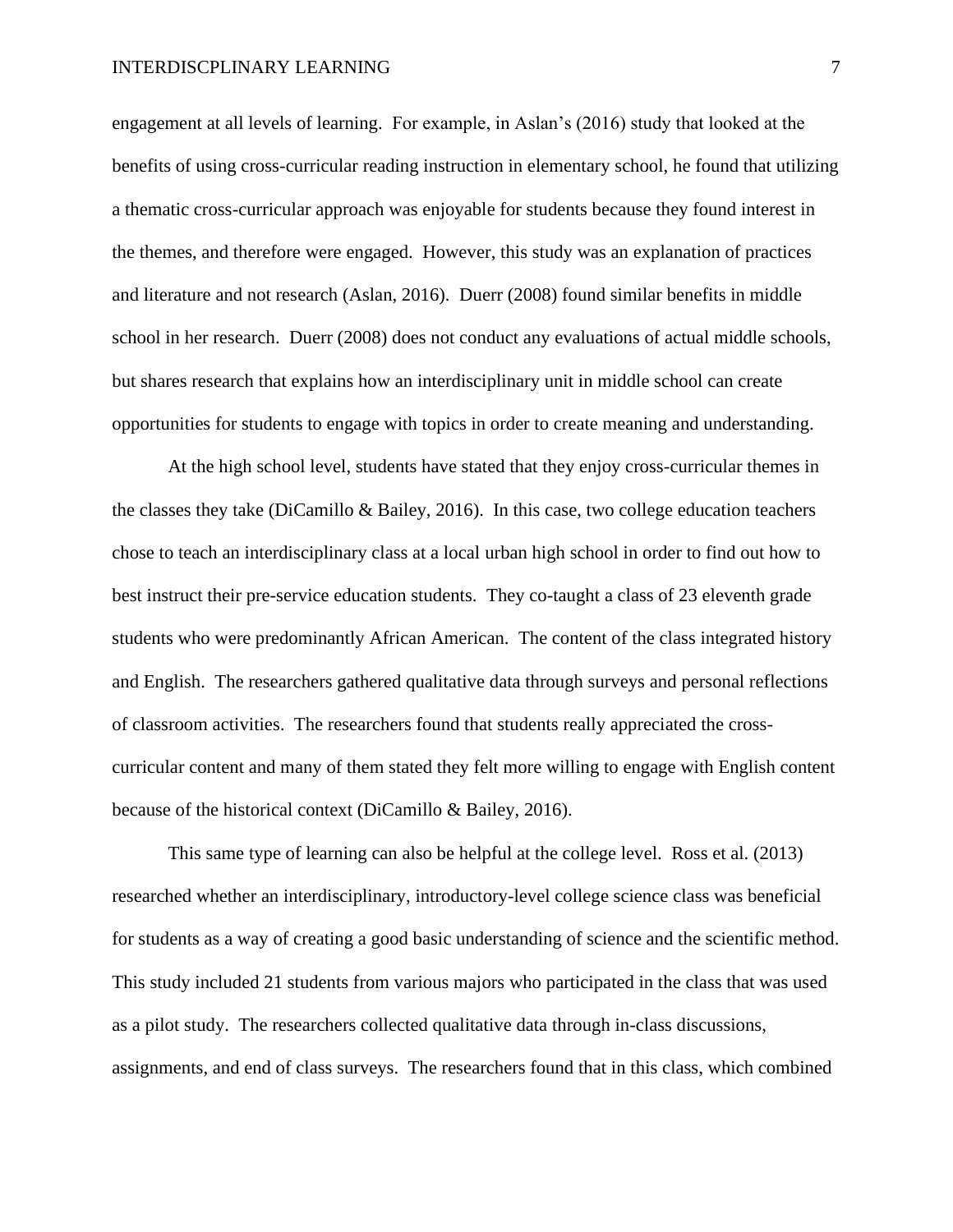literacy with science, both science majors and non-science majors stated it was engaging, enjoyable, and furthered their understanding of science (Ross et al., 2013) These examples show that interdisciplinary learning can lead to engagement at all levels of learning.

# **Engagement in Interdisciplinary Project-Based Instruction**

The type of projects completed in interdisciplinary co-taught classes help students build understanding of real-world problems and allows students to care about something, engage with the work, and not just complete classwork as a way to meet a requirement (Castro & Totah, 2017). For example, the University of Manchester in England used a cross-curricular thematic project to teach 292 primary-grade pre-service education students from two different cohorts about cross-curricular themes and inquiry-based learning. The researchers successfully collected qualitative data from open-ended blog posts from 195 of those pre-service education students for their case study. By participating in a cross-curricular thematic project, the education students were able to see how cross-curricular lessons or projects could increase students' engagement and how they could apply cross-curricular lessons in their future career. The researcher concluded from the lack of negative comments and the overwhelming positive reflections in the students' blogs that the participants in the project were highly motivated and engaged (Birchinall, 2013). The same study expressed that the teachers delivering the instruction were highly-engaged and motivated in the project, which might have been a factor in hooking the students as opposed to the type of instruction. However, the researcher concluded that the relevant, real-world challenges presented in the cross-curricular class were a factor in keeping students motivated and engaged (Birchinall, 2013).

A college in New Zealand found similar results. Schaddelee & McConnell (2018) researched the effectiveness of a new program that utilized an interdisciplinary project-based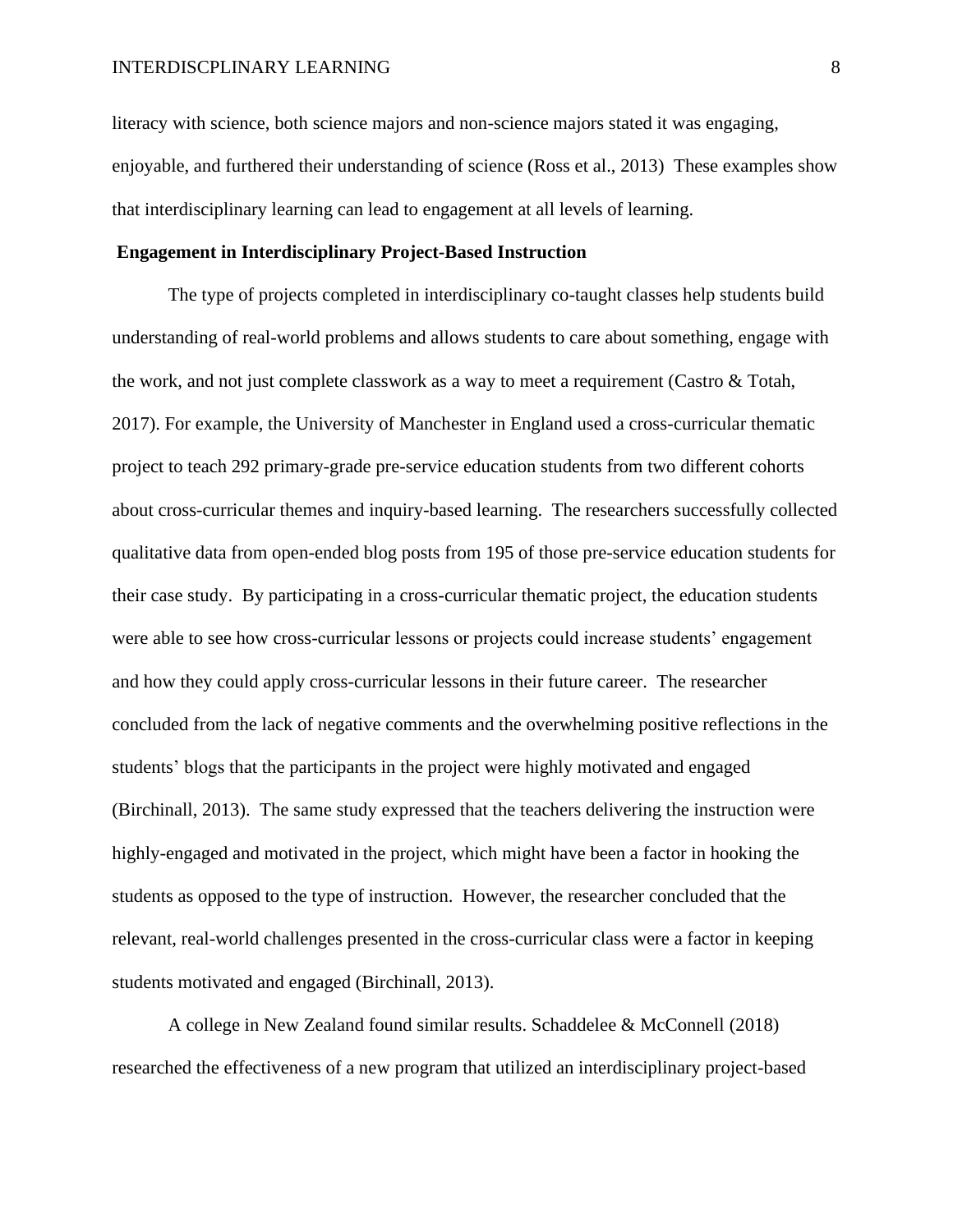curriculum for first year students of Bachelor of Applied Management at Otago Polytechnic. The researchers collected data about student perceptions of engagement via student surveys from 45 students in the first year of the program. Their research found that engagement was high during well-designed and implemented interdisciplinary projects. Other researchers also cited the need to create well-planned, theme-based interdisciplinary units in order to meet the needs of the students and to ensure that they are able to reach the desired learning targets. Wang et al. (2020) came to this conclusion during their yearlong case study of six teachers in two different high schools. The researchers stated that students did enjoy and engage with the project even though the lessons did not meet state content standards. Teachers in the Wang et al. (2020) study stated that they felt as though the interdisciplinary hydroponic project they collaborated on did not align to their specific content standards and took time away from content that their students needed to learn for state testing (Wang et al., 2020).

This was also the case in another study. Alexander et al. (2008) researched a high school program that utilized a cross-curricular English and science project in year 10. Researchers collected data from 180 students via questionnaire and from interviews with the instructors who taught the students. The teachers reflected that students were engaged throughout the entire project, and, although the students did not reference engagement specifically, more than threequarters of them mentioned that they really enjoyed the project, and almost half said it was interesting. The researchers emphasized the fact that many students referenced the engagement with real world problems was the best part of the project.

One study found that while utilizing small group instruction during co-teaching, students were more engaged, and some shy students had the opportunity to participate in discussion in a less intimidating environment whereas they had not previously participated in larger group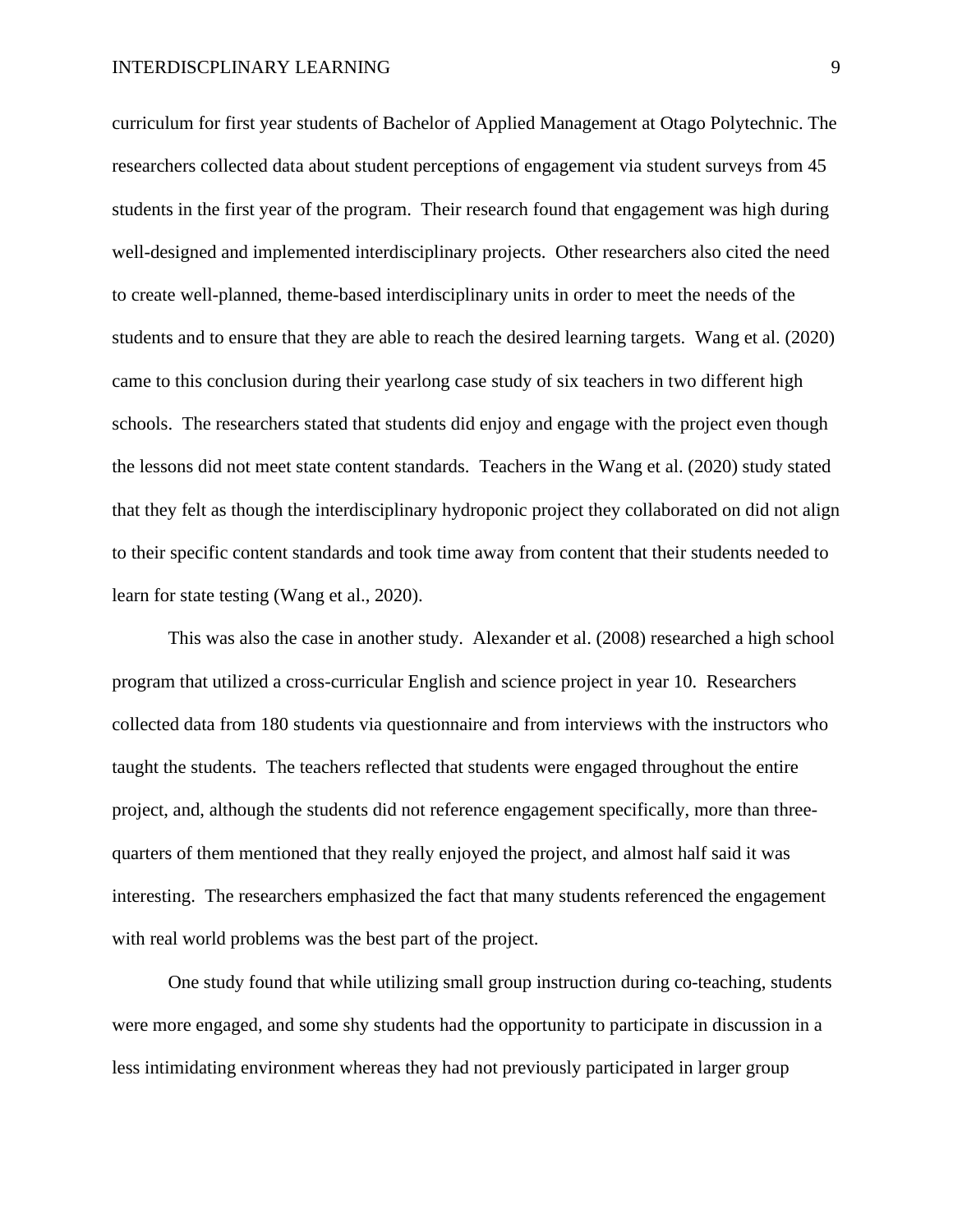discussions (Hurd & Weilbacher, 2017). Although the Hurd and Weilbacher (2017) study evaluated the effectiveness of interdisciplinary co-teaching teams in two Midwestern middle schools, their findings explained the effects on student participation. The researchers collected qualitative data via interviews, focus groups, and field notes. In addition to participating in discussions, students received more individualized instruction because the teachers had the time to assess and re-teach content to those who needed it when working with their cross-curricular co-teaching teams. In a co-taught classroom, students also have the opportunity to experience two different teaching styles and might benefit from one over the other (Hurd & Weilbacher, 2017). Although just the opportunity to experience different teaching styles or small group instruction on its own does not ensure engagement, it does increase the opportunities for some students to find a way to engage in class.

### **Efficacy of Interdisciplinary Learning**

Engagement in interdisciplinary learning does not mean the lesson is always successful. A study conducted by Fletcher-Wood (2016) of year 7 students in Great Britain examined history and math cross-curricular lessons. One history teacher and one math teacher chose to align their daily lessons so when students learned about certain methods or concepts in math class, they also learned in history about the mathematician who created that method or discovered the concept. After the first year of creating and teaching this curriculum, the history teacher asked students to write a paper explaining how the class helped them understand a concept outside of history. The researchers found in student responses that only 45 percent of the students were able to make a connection to learning about math, and 55 percent thought the point of the lessons was solely about learning history (Fletcher-Wood, 2016).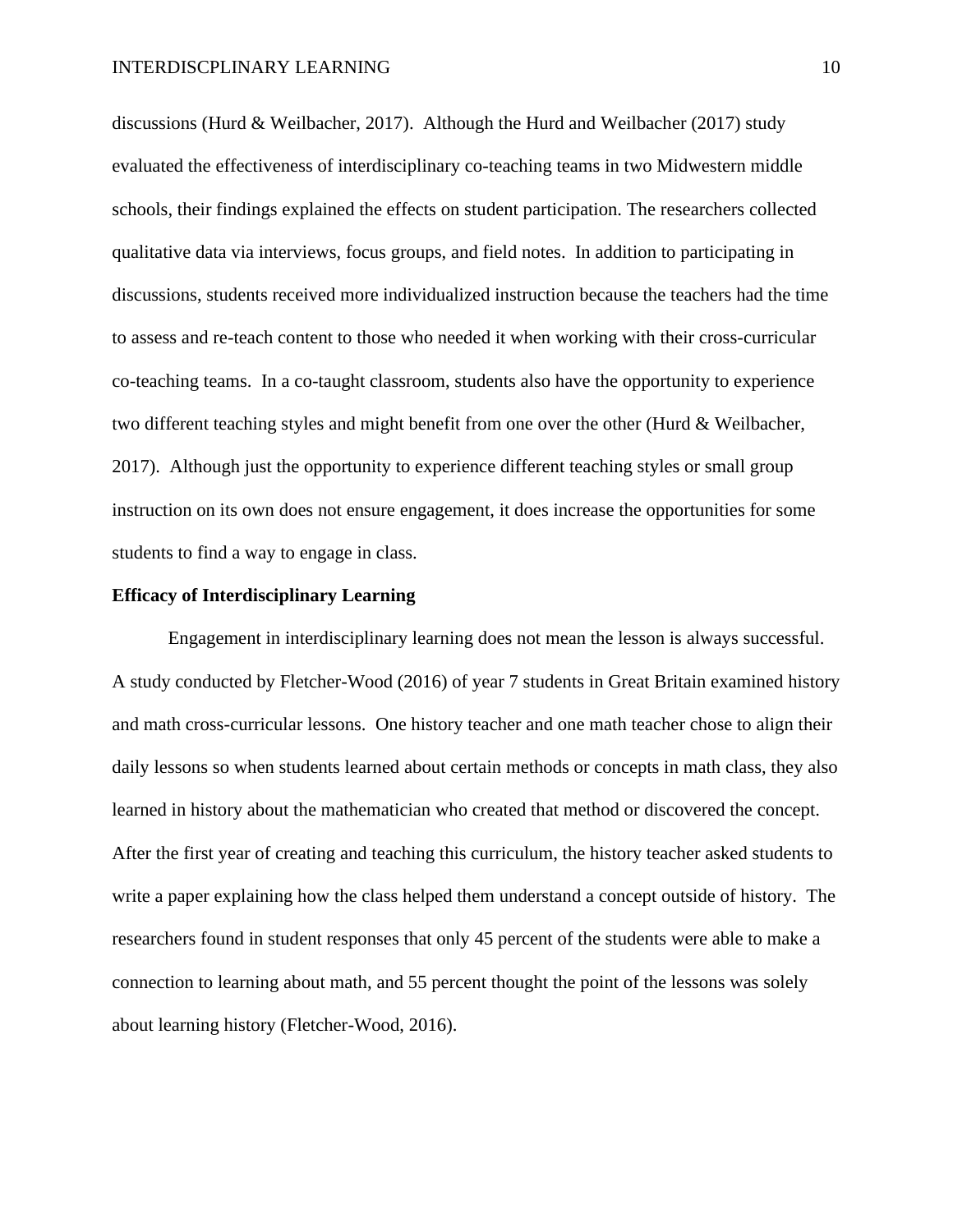Eronen et al. (2019) found a similar result in a study in Finland. The researchers evaluated 19 eighth-grade students who participated in a problem-based transdisciplinary class where students learned and used interdisciplinary skills in projects-based learning real world projects. The effectiveness of the class was evaluated though questionnaires and interviews with both teachers and students. At the conclusion of the class, researchers found that students were not able to identify the content that was learned (Eronen et al., 2019). If the point of interdisciplinary learning is to integrate multiple disciplines into one lesson or class, then students should come away with an understanding of how the content of both disciplines connect to the topic or theme. However, in both of the examples above, not all students were able to identify what they were learning or how that knowledge was connected. Although students in both studies indicated the lessons were enjoyable, they did not report an increase in learning. Also, in both studies, researchers found that students were excited to share in one class or lesson what they learned in another (Eronen et al., 2019; Fletcher-Wood, 2016).

#### **Interdisciplinary Learning and Problem-Solving Skills**

Interdisciplinary co-taught classes can teach students problem-solving skills. Participating in cross-curricular learning may help students understand their place in the world, identify and solve real-world problems, and improve their communication skills (Castro & Totah, 2017; Jolley & Ayala, 2015). Jolley and Ayala (2015) researched the effectiveness of interdisciplinary learning by evaluating a curriculum unit that combined geoscience and archeology. Researchers collected data from four teachers and 30 students via observations of teachers and students, student responses to case study questions, pre- and post- student questionnaires, and post instruction teacher interviews. Teachers stated during the interviews that they felt as though the context created in the interdisciplinary class allowed students to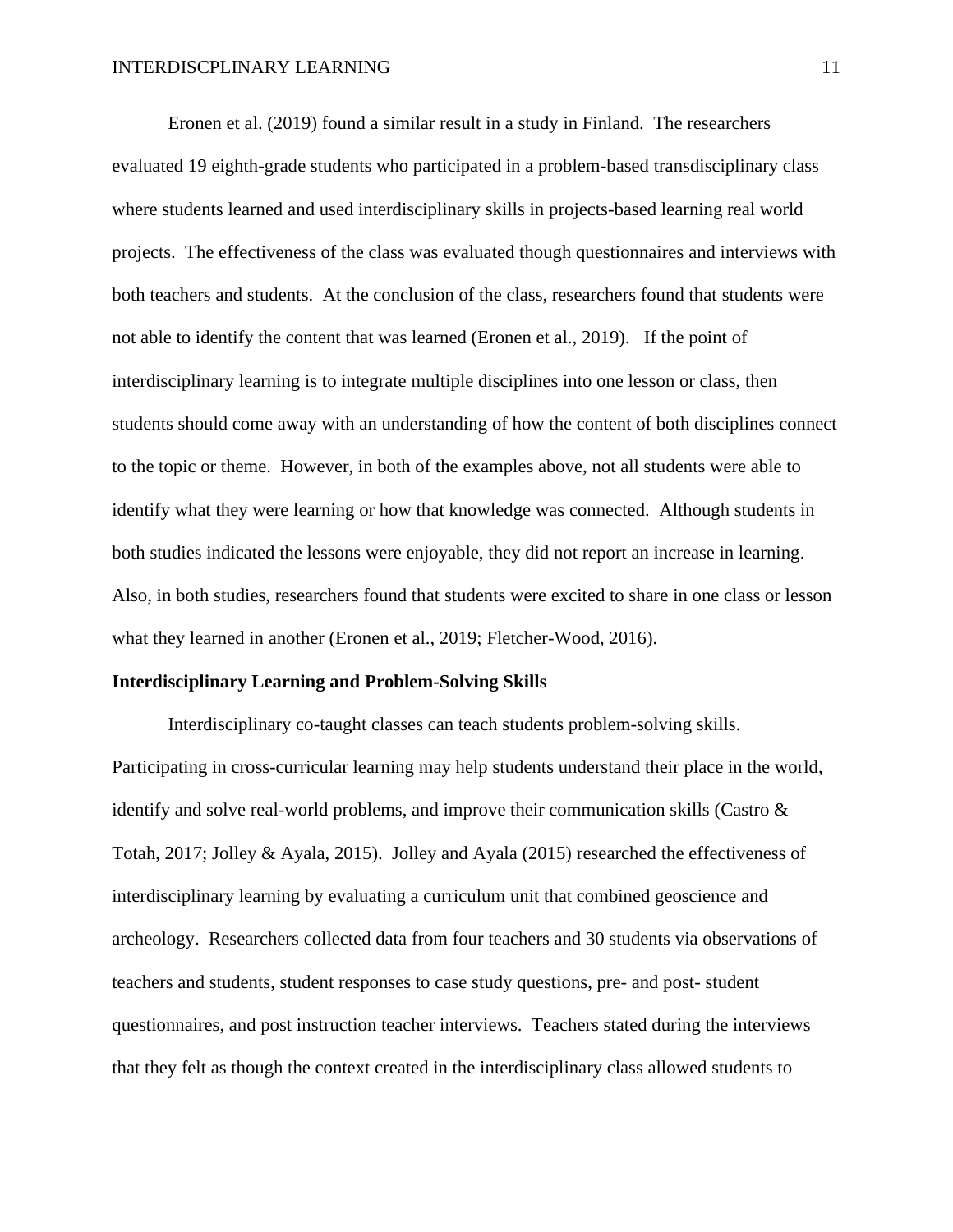become creative problem-solvers. For example, the researchers stated that students struggled with one particular hands-on activity, but the students persevered and worked through the problem.

In a study of year 10 students in England, Alexander et al. (2008) collected data from 180 students in a cross-curricular English and science class. The researchers stated that real world problems do not fit into discipline specific categories; therefore, the opportunity to participate in a cross-curricular project helps students see the connections between the knowledge of different disciplines. The researchers found that these opportunities to discover the interdisciplinary connections helped students improve their problem-solving skills.

Eronen et al. (2019) conducted a study with eighth-graders in Finland and found that an interdisciplinary approach to learning was able to improve students' problem-solving skills by requiring them to communicate, collaborate, and self-reflect. The 19 students, who were interviewed both before and after taking the course, stated that they were able to find ways to work together in order to solve issues and sometimes that meant they needed to reflect on what worked, what didn't, and try again (Eronen et al., 2019).

Problem solving can be achieved in interdisciplinary history and math classes also. A study completed by Lim and Chapman (2015) evaluated approximately 100 students split into four  $11<sup>th</sup>$  grade classes in Singapore with two of the classes as control and two experiencing a cross-curricular history and math approach. Students were asked to reflect on their experience, and although the study did not give students the opportunity to use problem-solving skills, the students stated in their reflections that they were able to see how the interdisciplinary lesson could lead to it.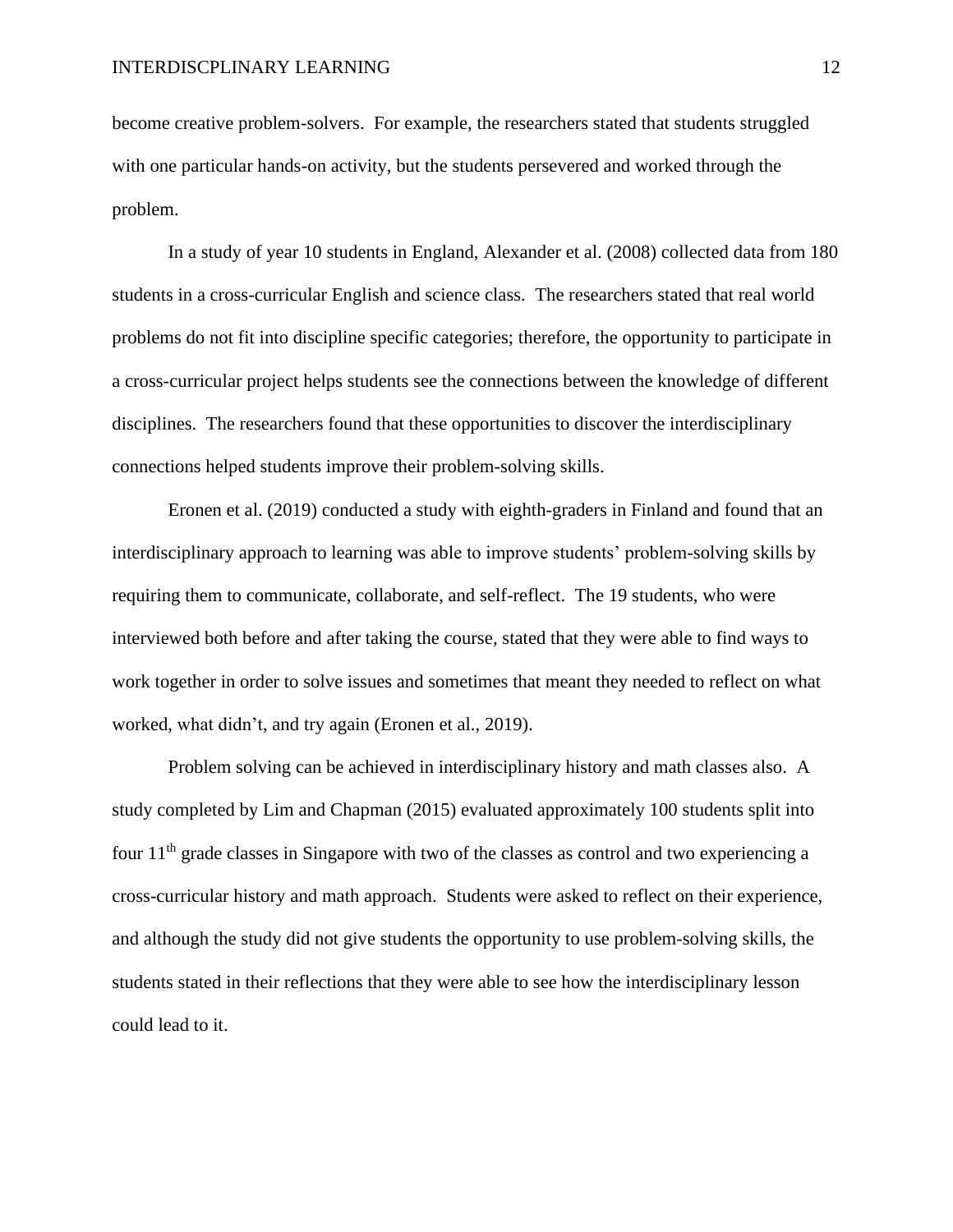Secondary science education is another area with opportunities for interdisciplinary connections and problem-solving skills. In a study of trends of interdisciplinary learning You (2017) looked at the history of interdisciplinary teaching in science, the reasons science should use this type of teaching, and the benefits of this type of lesson. The researcher found in his review of published studies that interdisciplinary learning led to higher-order thinking and problem-solving skills (You, 2017).

Science, technology, engineering, arts and mathematics education (STEAM) has also been shown to increase student's problem-solving skills. Ng and Fergusson (2020) used both qualitative and quantitative research to study 89 secondary teachers and 352 female students to evaluate the impact of an interdisciplinary STEAM program. Through surveys and focus groups, the researchers found that students gained skills in working together and problem-solving, and the students noted problem-solving as one of the benefits of the STEAM program (Ng & Fergusson, 2020). In addition, Eronen et al. (2019) showed that the 19 eighth-grade students in Finland who took part in interdisciplinary STEAM class were able to problem-solve. In questionnaires and interviews, students stated that they were motivated to participate, problemsolve, and were thinking and learning to learn. Students reported that they proposed solutions, reflected on what worked and did not work, and tried again when needed. Yet, one shortcoming of this type of lesson is that students might not make the connections expected. For example, Eronen et al. (2019) explained that, although the students thought the interdisciplinary project was fun, they were not able to identify what discipline specific content knowledge was to be learned during the lesson cross-curricular project.

In another study that compared disciplinary, multidisciplinary and interdisciplinary STEM classes, Wang et al. (2020) found that the interdisciplinary classes encouraged authentic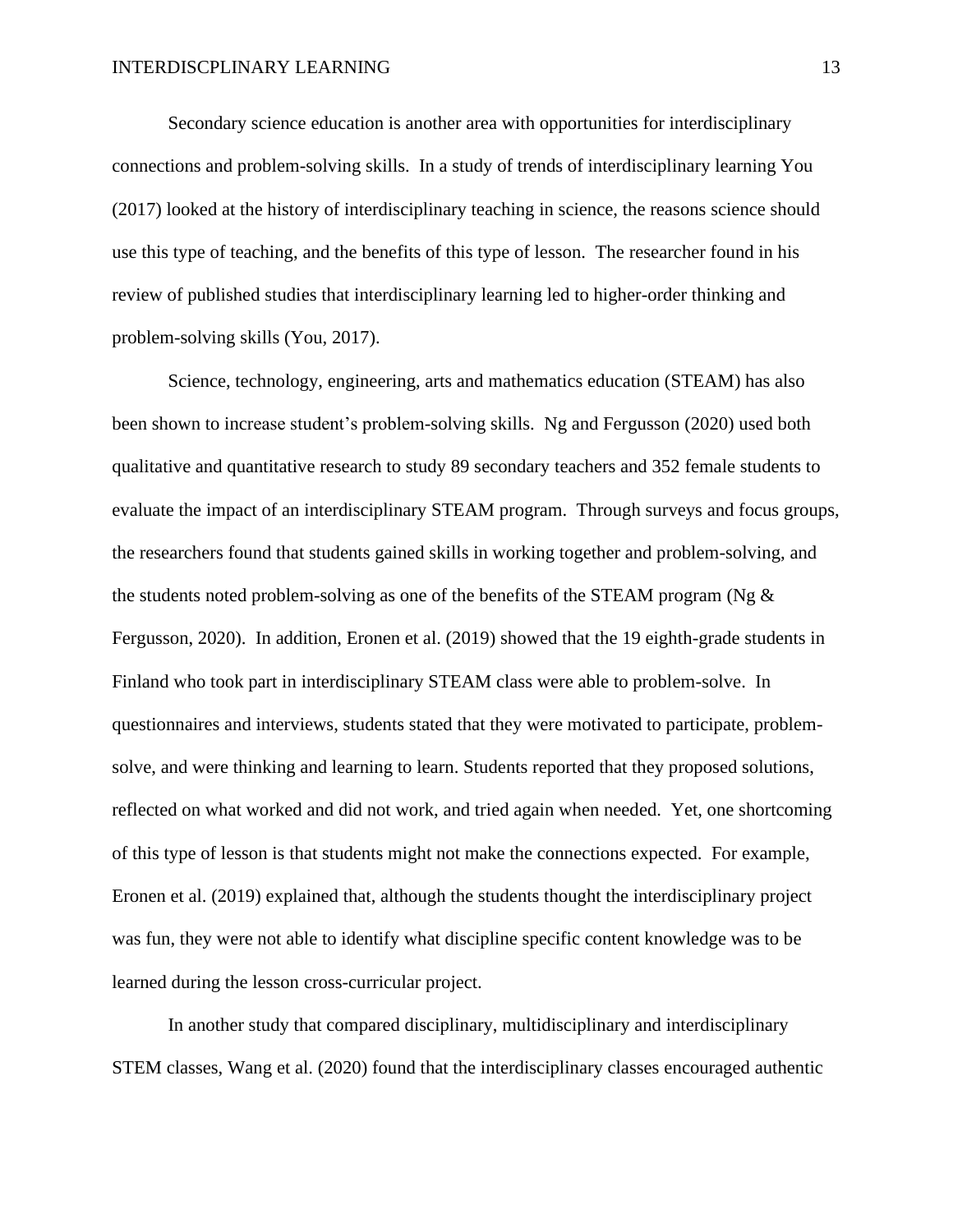learning and problem-solving skills. Wang et al. (2020) conducted a yearlong case study of six teachers in two different high schools who taught an interdisciplinary science, technology, engineering, and math (STEM) program. Although the researchers were examining teachers' beliefs and instructional practices, the findings reported how the program helped both the teachers collaborating and the students participating in the program to problem-solve through the inquiry process.

However, one downfall of interdisciplinary classes such as those mentioned above, is that students often lack skills needed for lessons. For example, problem-solving skills need to be explicitly taught during thematic units and teaching these skills can take time. DiCamillo and Bailey (2016) researched this topic when they co-taught an  $11<sup>th</sup>$  grade cross-curricular English and history class. As college professors, they taught this class in order to be able to ensure that the methods they were teaching pre-service teachers were current and relevant. They found that many of the students lacked the skills they assumed that an  $11<sup>th</sup>$  grader would have. This resulted in changes to their cross-curricular unit that limited the amount of time they could spend on the unit because they had to teach those specific skills. However, it helped the researchers prepare their education students to know how to best plan for an interdisciplinary project.

#### **Higher-Order Thinking**

Interdisciplinarity has had a long history in American schools. Boix Mansilla and Lenoir (2010) examined how the concept developed throughout the last century of primary and secondary education. They looked at how the purpose of education has changed, and the integration of knowledge from different disciplines has become more necessary in the current educational landscape. In order to become 21<sup>st</sup> century learners, Boix Mansilla and Lenoir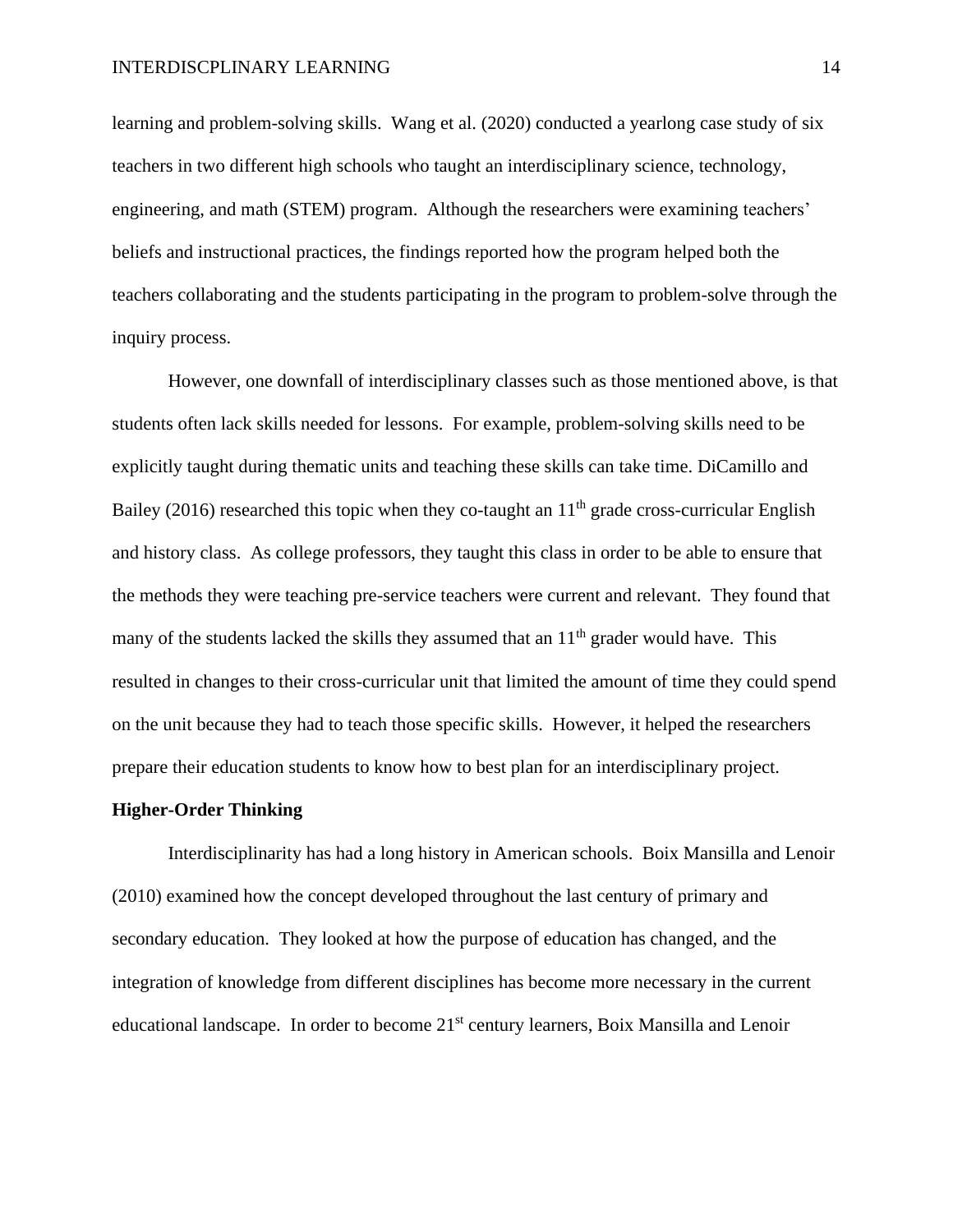(2010) asserted that students need to be able to analyze global issues through an interdisciplinary lens.

Teachers of interdisciplinary classes expect students to learn to think for themselves, not just learn information to repeat back later, and to develop critical awareness in order to decide how to solve a problem (Boix Mansilla & Duraising, 2007). Learning in the 21<sup>st</sup> century is about making connections between ideas, fields, and concepts. Therefore, school must teach students how to make those connections.

When learning about abstract topics that transcend one content area, interdisciplinary learning can lead to higher-order thinking and show students connections they might not otherwise see (Dyment, et al., 2015). In a case study of schools across Tasmania, Dyment et al. (2015) collected data from principals and curriculum leaders through surveys and meetings in order to research the effectiveness of cross-curricular sustainability education. When analyzing data related to the implementation of cross-curricular classes in these schools, the researchers reported that a number of schools were already using a cross-curricular approach, which allowed students to see connections and solve real world issues. In addition, school leaders reported that by using the cross-curricular approach, students were able to interpret complex information and better understand the environment and sustainability (Dyment, et al., 2015). You (2017) explained that interdisciplinary learning in science can instill higher-order thinking skills, such as deductive reasoning, complex understandings, and critical thinking by requiring them to analyze issues from multiple perspectives and look for connections and patterns across disciplines.

Fields such as engineering do not easily fit into discipline-specific sciences, therefore, interdisciplinary classes and projects allow secondary students to explore these more complicated topics while still in high school. Hardre et al. (2013) completed a yearlong study of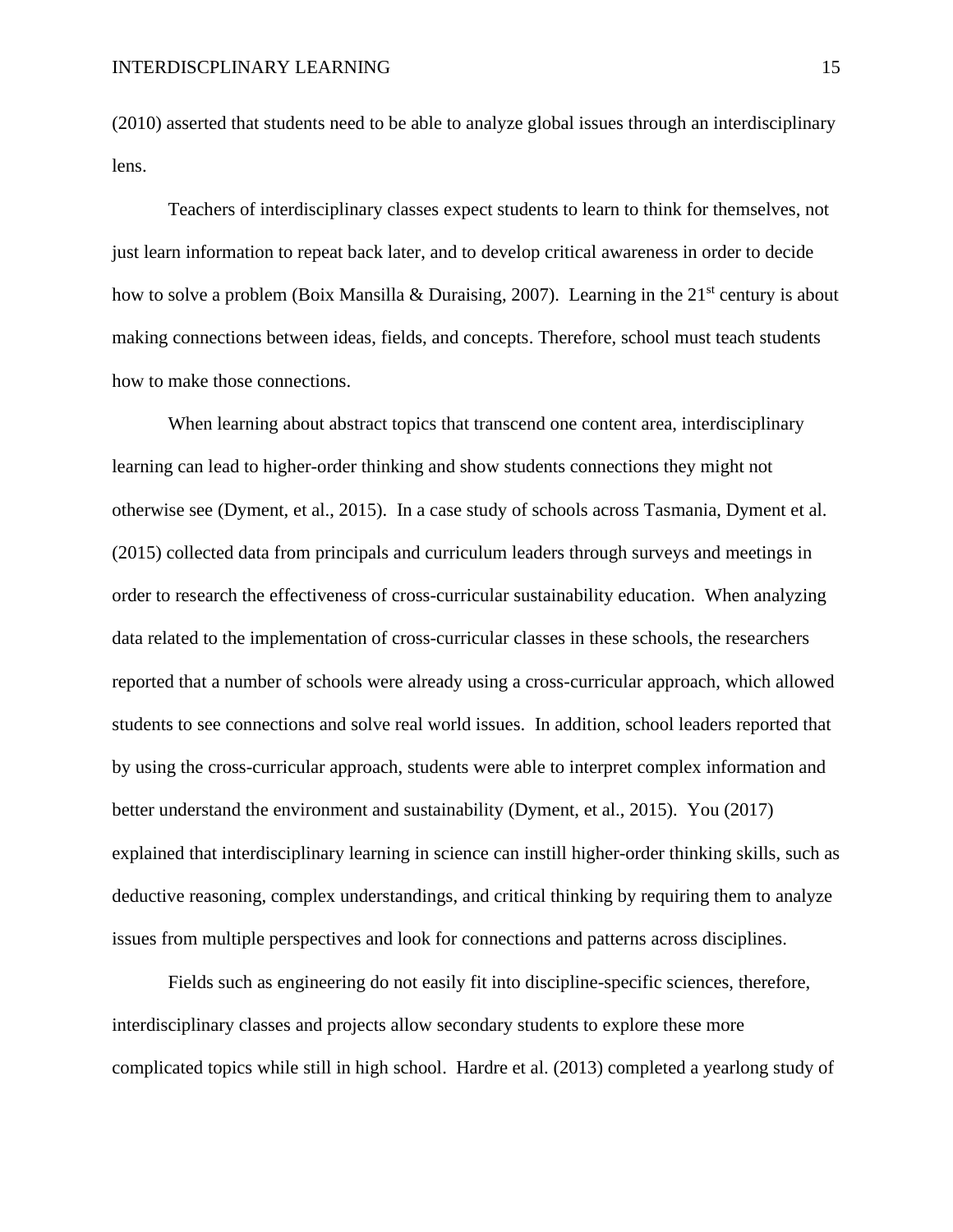11 high-school math and science teachers as they created and implemented interdisciplinary engineering classes. In this study, math and science teachers participated in professional development through a university and learned how to teach interdisciplinary classes; therefore, much of the findings focus on the teachers and their teaching methods. Data was collected from the teachers via questionnaires, discussion boards, journals, observations and interviews. One finding of the study was that both the teachers and the students engaged in inquiry-based learning which led to higher order thinking and problem solving (Hardre et al., 2013).

Teachers co-teaching a cross-curricular class can model collaboration and help students to make connections between domains that they previously thought to be separate. A case study completed by Shapiro and Dempsey (2008) analyzed how one interdisciplinary co-teaching team was able to work together and effectively teach the integrated content. One specific benefit of the interdisciplinary class cited by the researchers was that students were able to analyze conflict from a variety of perspectives. The researchers showed the combination of the two curriculums led students to a deeper understanding of each content and the ability to establish connections between the disciplines (Shapiro and Dempsey, 2008). Pountney and McPhail (2017) examined the development of interdisciplinary curricula in two high schools and noted that interdisciplinary techniques can result in learning where the concept learned exists in each of the subjects independently, or it can lead to new learning, novel insights, and a deeper understanding of abstract concepts.

The use of essential questions is one way that teachers can lead students to deeper understanding. DiCamillo and Bailey (2016) followed 23 high school students in a crosscurricular English and history class that featured essential questions as a way to explore themes. The essential questions required students to read analytically and write argumentative papers.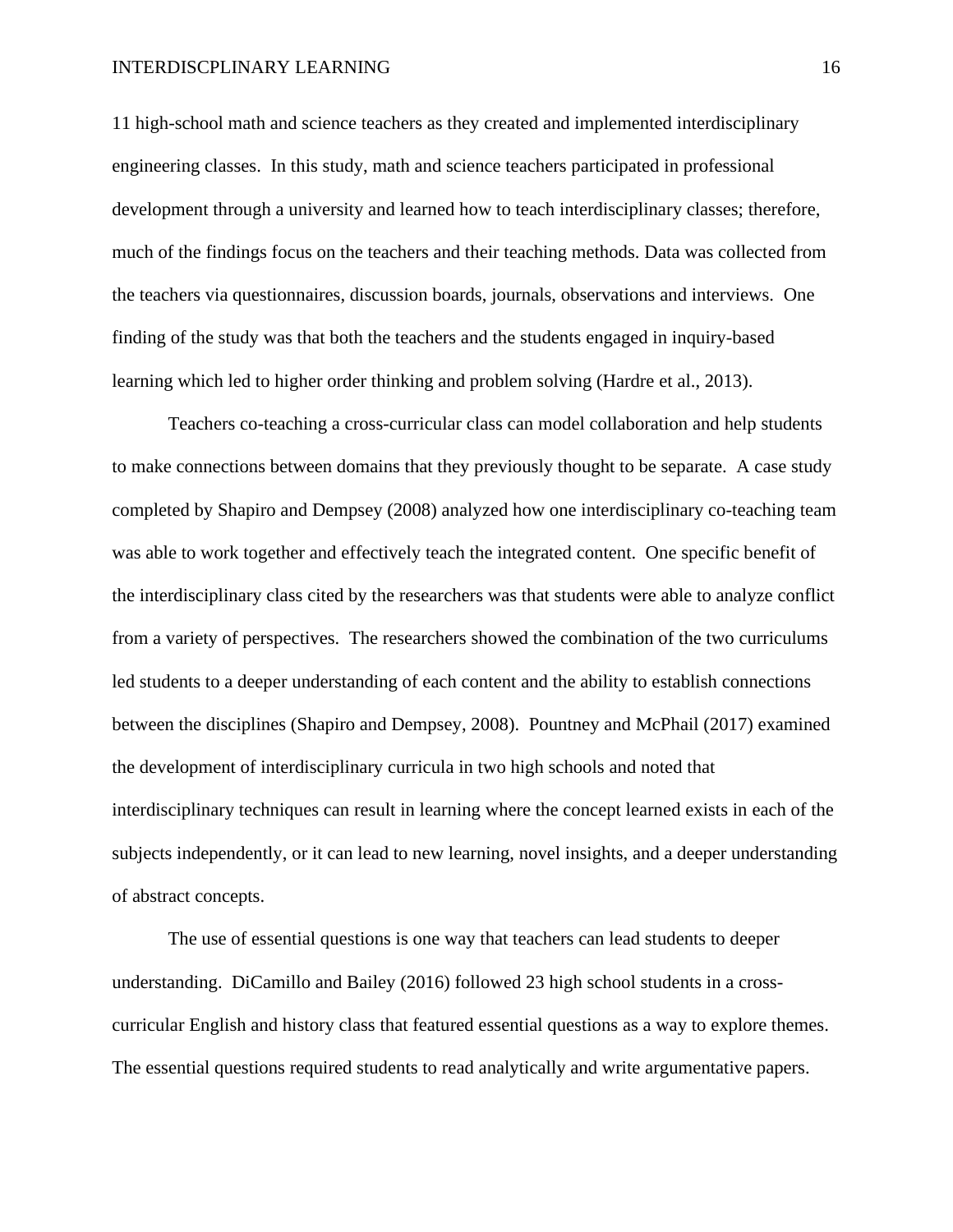The researchers believed that these practices led students to a more thorough understanding of the themes presented. DiCamillo and Bailey (2016) found based on the students' final essays that almost every student thought critically about the essential questions. In this way, interdisciplinary strategies led to more higher-order thinking than a lesson confined to a single discipline.

# **Achievement – Academic Success**

An interdisciplinary approach can have positive effects on student learning. Studies show that interdisciplinary learning leads students' to deeper understanding of topics or concepts (Cuervo, 2018; DiCamillo & Bailey, 2016; Jolley & Ayala, 2015). The integration of knowledge from multiple disciplines provides richness by expanding a students' capacity for understanding, allowing them to see things through multiple perspectives (You, 2017).

In addition to increasing students' ability to see topics from various perspectives, interdisciplinary curriculum can also have a positive influence on student achievement. DiCamillo and Bailey (2016) studied 23 students in a high school English and history crosscurricular class. They found that by the end of the cross-curricular class, some students who could not write a complete paragraph at the beginning of the year were able to write a five to six paragraph essay by the end. The researchers noted that although the instructors had hoped for higher quality final essays, all of the students became stronger readers and writers during that year (DiCamillo & Bailey, 2016).

Cross-curricular team teaching can increase achievement for adult learners, also. A group of educators in Wisconsin created a cross-curricular thematic program for adult learners trying to earn their high school equivalency diploma. In a review of the program, Walker (2019) explained the typical high school curriculum taught in separate subject areas was not effective,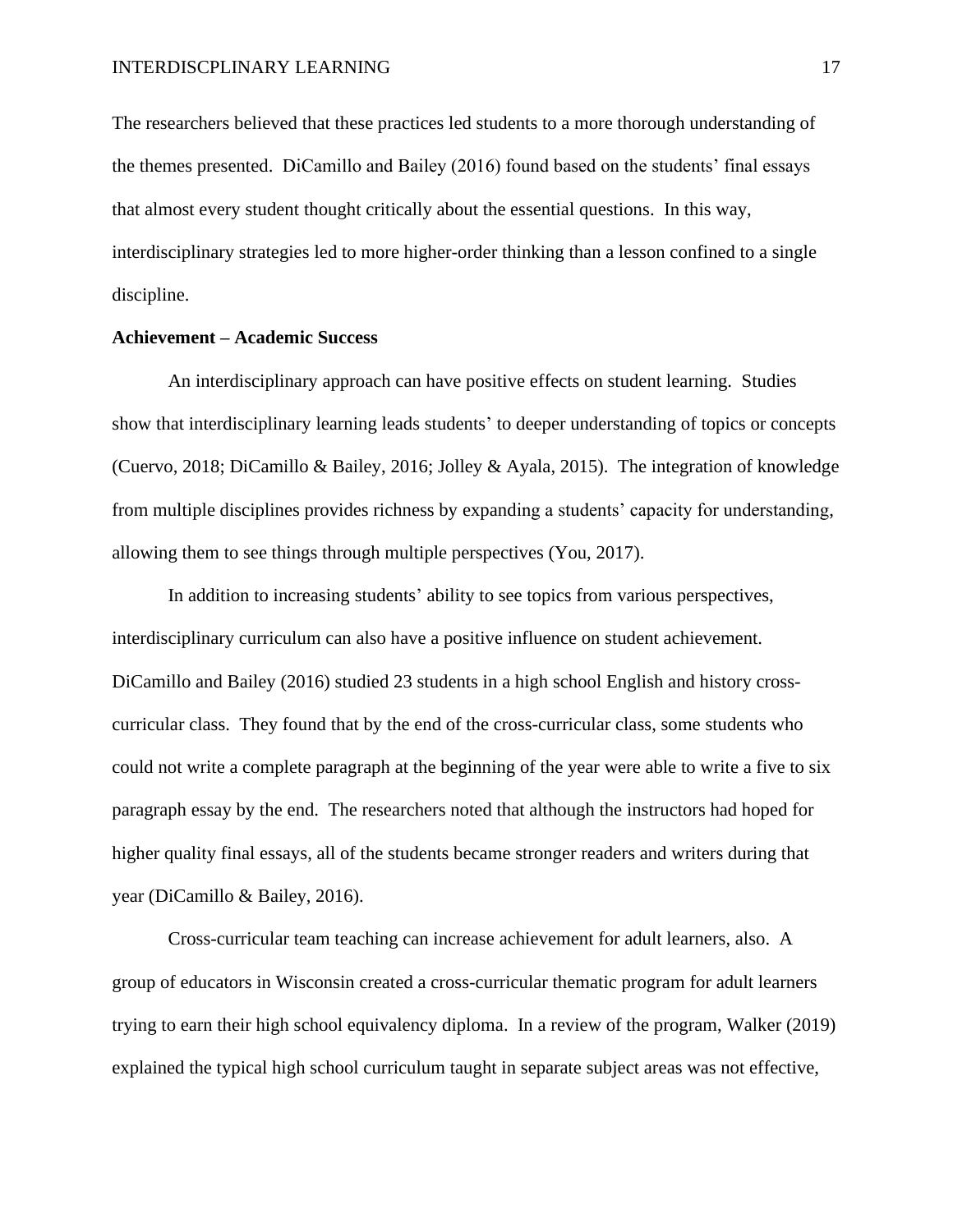yet when they implemented thematic units and lessons, the adult students were able to learn and progress. Previously, students-some of whom had been in the program for 10 years-worked at their own pace on curriculum divided into traditional subject areas with little success. The new program consisted of five cross-curricular thematic units, each lasting three-weeks. The researcher stated that the changes were successful because the participants were more engaged and motivated, developed time management skills, had less anxiety about learning, and were able to earn a diploma. Unfortunately, the researchers did not include the number of students who completed the program before and after the changes were instituted (Walker, 2019).

A study conducted by Lim and Chapman (2016) looked at how using an interdisciplinary approach in math could affect learning. This study used history as a tool to teach math in an 11<sup>th</sup> grade classroom and measured students' achievement compared to those students in a traditional course. The researchers found that students in the interdisciplinary classes performed higher in all seven areas on the post-test taken at the completion of the class. The same students were tested four months later and again a year later with the same test and showed similar results, although the effect size grew smaller each time. This same study looked at student perceptions of history in their math classes. Students indicated that by learning about the connections between math and history, they were able to gain a greater understanding of the math concepts (Lim & Chapman, 2016). Interdisciplinary classes create the opportunity for deeper understanding of content. The also allow students to learn about the topics but also their interdependency in more than one subject area (Shapiro & Dempsey, 2008).

Avramides et al. (2015) collected research from a science department in a secondary school in the United Kingdom that was implementing a cross-curricular STEM project. The researchers found that low ability students lacked the skills needed to work effectively in groups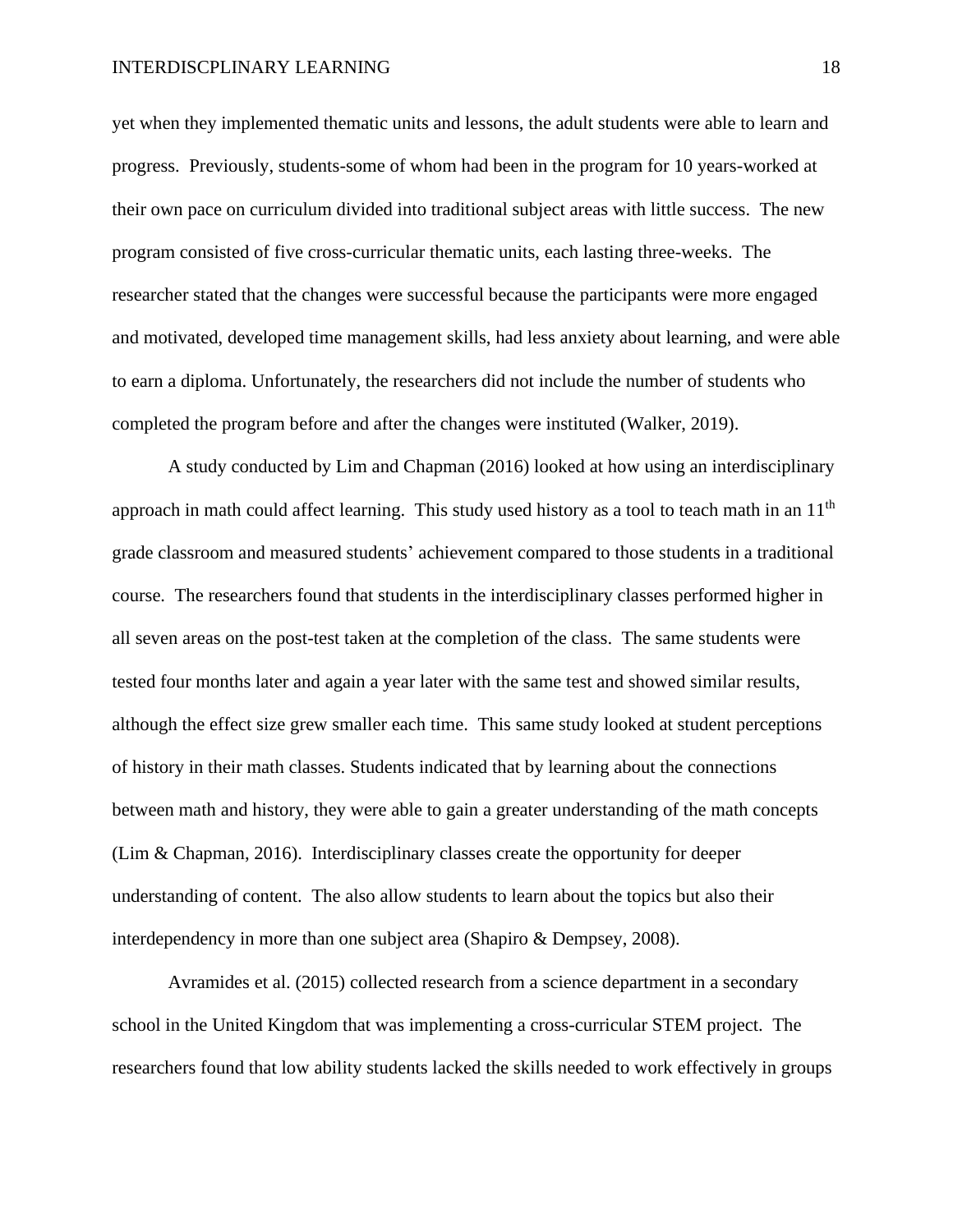or develop their own ideas during cross-curricular projects. Researchers gathered data from 13 teachers, including the head of the science department, via interviews focused on the effectiveness of the cross-curricular project. The findings stated that lower performing students struggled; however, the opportunity to take part in cross-curricular co-taught classes allowed those students to learn how to express themselves and give more complete answers by the time they got to the end of the project.

Interdisciplinary learning can be effective in various subject areas. Cuervo (2018) researched the differences in achievement between an interdisciplinary music class and a standalone music class. He gathered qualitative data from 60 middle school students and four teachers with pre-tests and post-tests, student surveys, and questionnaires. Two instructors taught each class of thirty students. Cuervo (2018) found that the students who experienced the interdisciplinary instruction were more successful at composing music, and they gained more meaningful understanding of music concepts. Fletcher-Wood (2016) reported on the process of integrating history and math classes for year 7 students in Great Britain. In his report, he stated that cross-curricular history and math classes demonstrated historical connections that students may not have made on their own because history helped create context for real-world math problems (Fletcher-Wood, 2016). An article by Isgitt and Donnellan (2014) explain how math can be integrated cross curricularly. Their article summarizes their discussion, planning and integration of English and math skills in each of their classrooms. Their research showed that students can utilize the problem-solving skills they learned in Calculus to analyze difficult a piece of literature. Conversely, students could use discussion techniques from their English class to explain a complex math problem. Although the researchers did not collect any data or share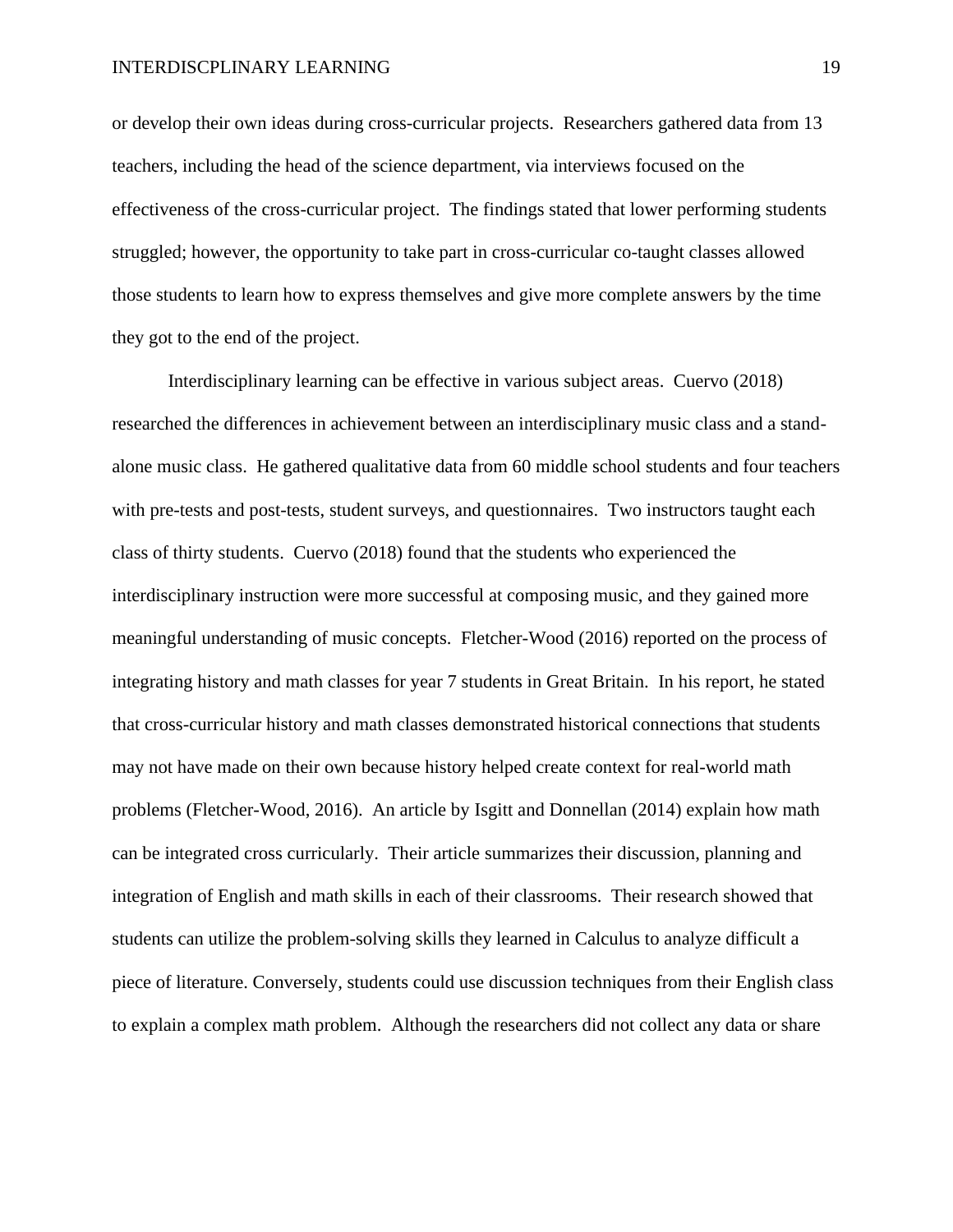any specific information about their students, in their reflection on the integration of Calculus and English skills, they noted that critical thinking is universal.

# **Barriers of Cross-Curricular Learning**

Sometimes the integration of two subjects into one lesson or class is not as effective as intended. Some students view interdisciplinary lessons negatively, stating these types of lessons are challenging and time consuming (Jolley & Ayala, 2015). Stanley et al. (2012) collected data about the effectiveness of a cross-curricular program from student surveys and interviews with the director the program at a middle school in England. The researchers found that interdisciplinary lessons are time consuming to create and complete. The also found that these types of collaborative inquiry-based lessons are hard to make up after an absence because often there is not enough time in the regular classroom and the collaborative nature of cross-curricular projects is not conducive to make-up work. The researchers explained that one of the few complaints from the teachers was student behaviors that hindered learning in the double-blocked cross-curricular class environment. They attributed these behaviors to the extended time spent in the classroom.

Araujo et al. (2017) explained the importance of preparation, communication, and flexibility when creating successful interdisciplinary lessons. In this study, Araujo et al. (2017) engaged in action research to collect data about an interdisciplinary unit created by practicum students for a local elementary school. The researchers collected data through observations and field notes, analysis of lesson plans, and written reflections of the practicum students after they had taught their interdisciplinary unit. Although the researchers focused on the teacher candidates, they found that lack of planning or lack of time for implementation resulted in missed learning opportunities for the students. For example, although some lessons included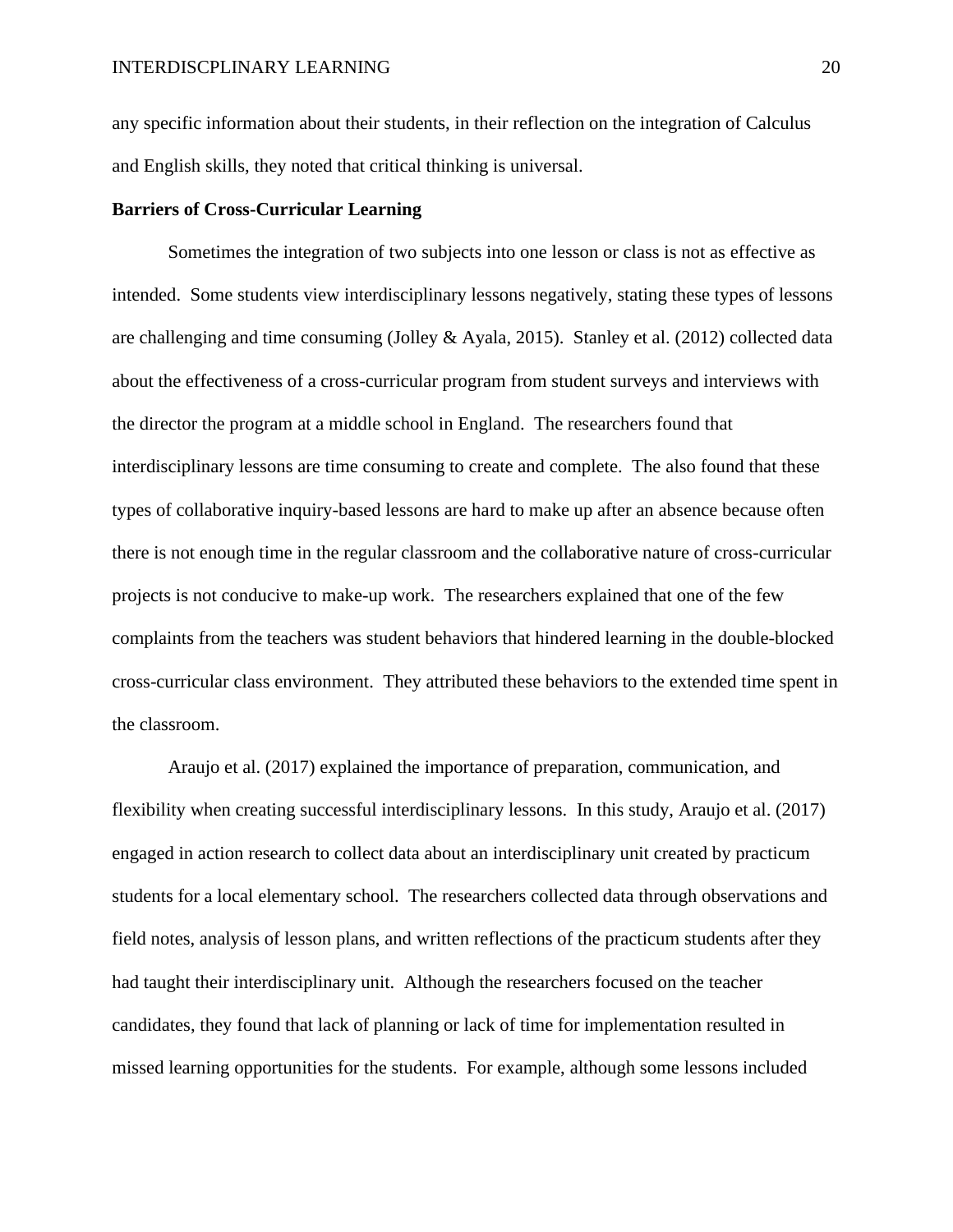both math and social studies concepts, connections were not explicitly stated, and the elementary students did not necessarily see how one part of the lesson affected the other (Araujo et al., 2017).

In recent research designed to look at students' perceptions of engagement during interdisciplinary project-based learning classes, the authors explained that students did not know how to collaborate or function as a group; therefore, they did not enjoy and were not able to engage in the learning opportunity (Schaddelee & McConnell, 2018). Being able to work with others is a skill necessary for 21<sup>st</sup> century learners (Boix Mansilla & Lenoir, 2010; Iowa Core, n.d.), therefore it is a deficiency that would need to be addressed when creating cross-curricular collaborative projects.

#### **Benefits of Cross-Curricular ELA**

In a study of cross-curricular reading instruction, Aslan (2016) stated cross-curricular lessons that combine reading and other content areas "provide authentic, ongoing, multidimensional opportunities to assess students' progress, participation, and achievement" (Aslan, 2016, p. 1800). Achievement due to cross-curricular reading is also evident in another study. Chaovanapricha and Chaturongakul (2020) explained how collaboration between English teachers and those in other subject areas could enable students to improve their reading skills and gain more knowledge of the subject. The researchers collected data from three English instructors, three business instructors, and 106 students at a university in Thailand via observations, focus groups, and questionnaires. In the findings, the students stated that they were able to gain knowledge by studying English and other content areas together. In addition, the researchers mentioned that the students showed an increase in academic reading skills, also. This idea of learning language in context is substantiated by experts Shea and Shanahan (2020)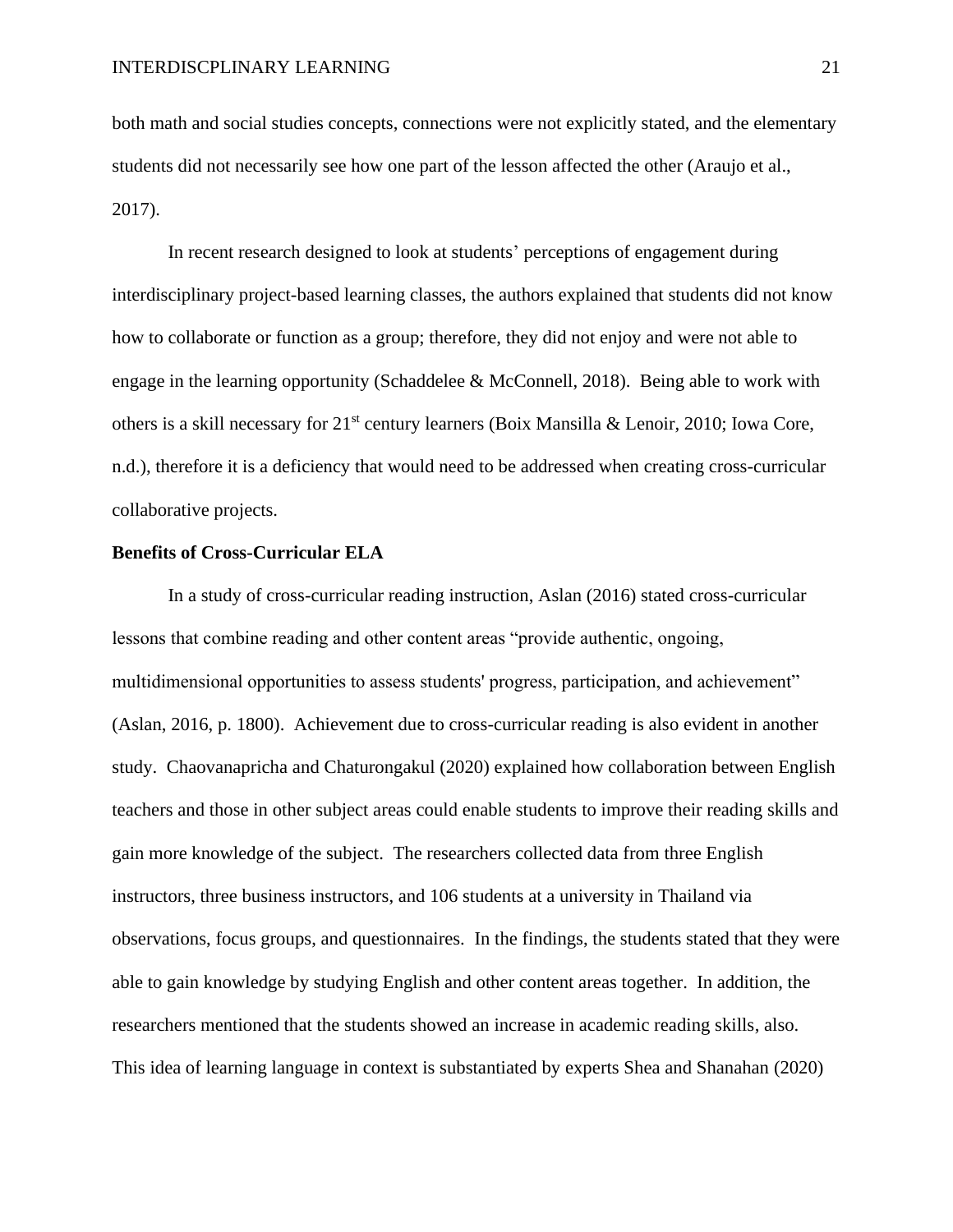in their work for the National Science Teaching Association. Instead of language acquisition being the focus of one subject area, skills and strategies can be taught in cross-curricular instruction in order to enable students to access information in any setting (Aslan, 2016).

In a paper that analyzed the research and concepts of English Language Arts education in New Zealand, Locke (2015) suggested that English class needs to be redesigned into two separate classes, one for Literature and the other focused on writing and reading texts in other disciplines. After defining the current role of English teachers and current curriculum, the researcher explained the benefits of how learning that integrates English into other content areas would help students better understand the texts they are reading. Locke (2015) summarized the findings and stated, "students will be engaged in an inquiry-based exploration of how and why texts emerge in a range of disciplinary and non-disciplinary contexts"

# **Building Relationships**

Team teaching is another aspect of interdisciplinary classes. Qualitative research collected from interviews, observations, and surveys of co-teaching middle school teams found that because of the opportunity to implement smaller groups when co-teaching, students were able to develop closer relationships with their teachers (Hurd  $&$  Weilbacher, 2017). The researchers went on to point out that, students had the opportunity to go to the teachers with whom they were more comfortable when they needed help, which made those students more likely to seek assistance. In another study conducted by Fenwick et al. (2013), teachers cited additional class time as one of the most important benefits of co-taught classes because it gave them the opportunity to meet the needs of more students. Fenwick et al. (2013) conducted a case study of three schools in Scotland, one of which had successfully integrated social studies across the curriculum. One of the main benefits reported by the teachers in the interdisciplinary school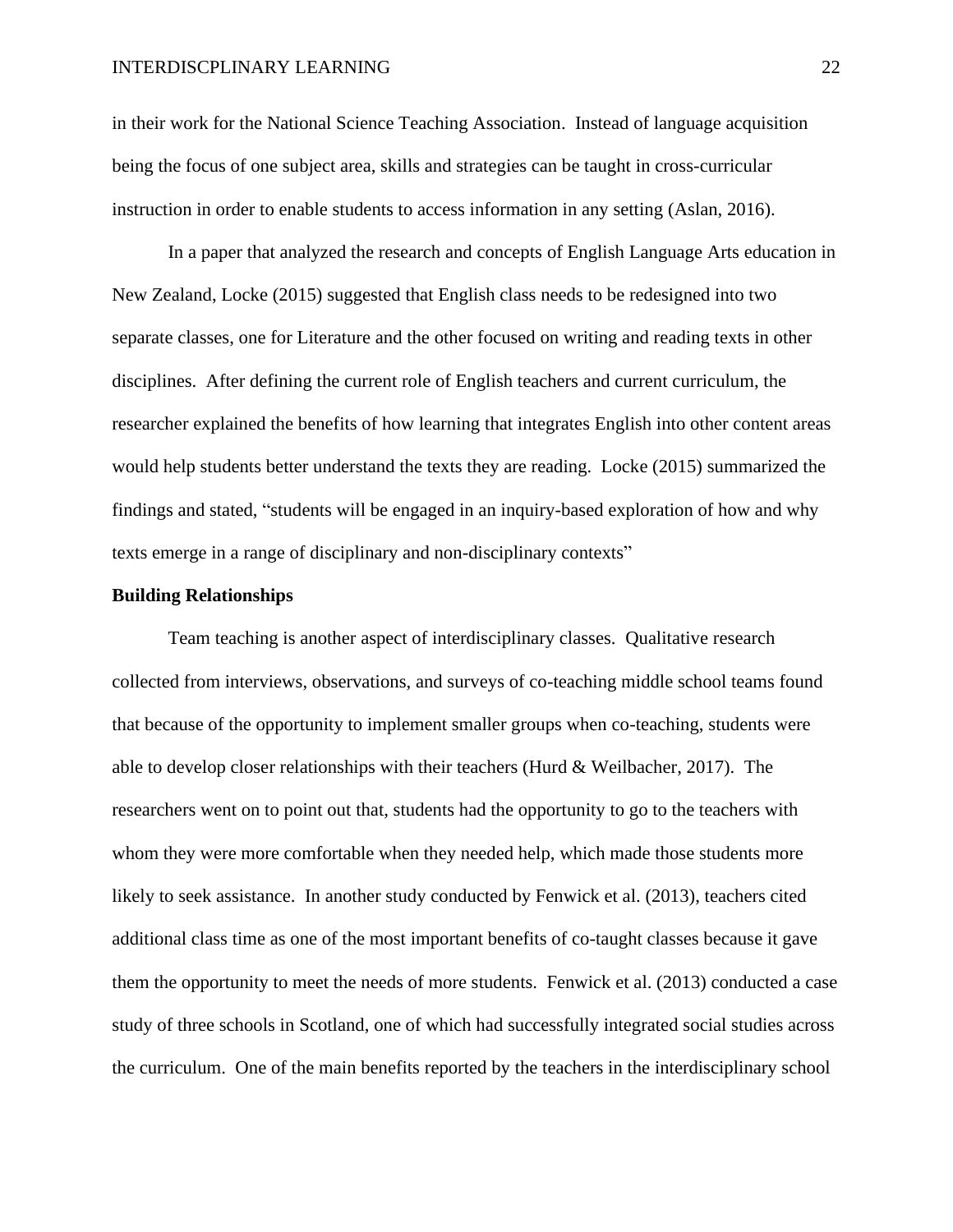was the added time with students due to the cross-curricular classes. This allowed the teachers to get to know the needs of their students and then address those needs more effectively. In both Hurd and Weilbacher (2017) and Fenwick et al. (2013), the chance to work with smaller groups of students due to being in a co-teaching situation allowed the teachers to build relationships with their students. This then allowed their students to be more comfortable seeking help and gave them more opportunities to learn.

Some cross-curricular classes are double-blocked, and another benefit of that extended time with students is that it may lead to greater bonding among teachers and students (Wallace, 2007). For example, a cross-curricular inquiry-based program in England showed an improvement in student-teacher relationships compared to traditional classes (Stanley et al., 2012). Stanley et al. (2012) collected data from 167 students in typical single discipline classrooms and 195 students in a cross-curricular learning program through pre- and postquestionnaires. This study examined how project-based cross-curricular classes could benefit year 7 students from diverse backgrounds. Because of the amount additional time spent in the cross-curricular class, students shared that they felt a genuine connection to their teachers and they believed the classroom was a place where they could safely participate in the exploration of various topics and problems. In addition, the relationships built in interdisciplinary classes also helped reduce the occurrences of bullying.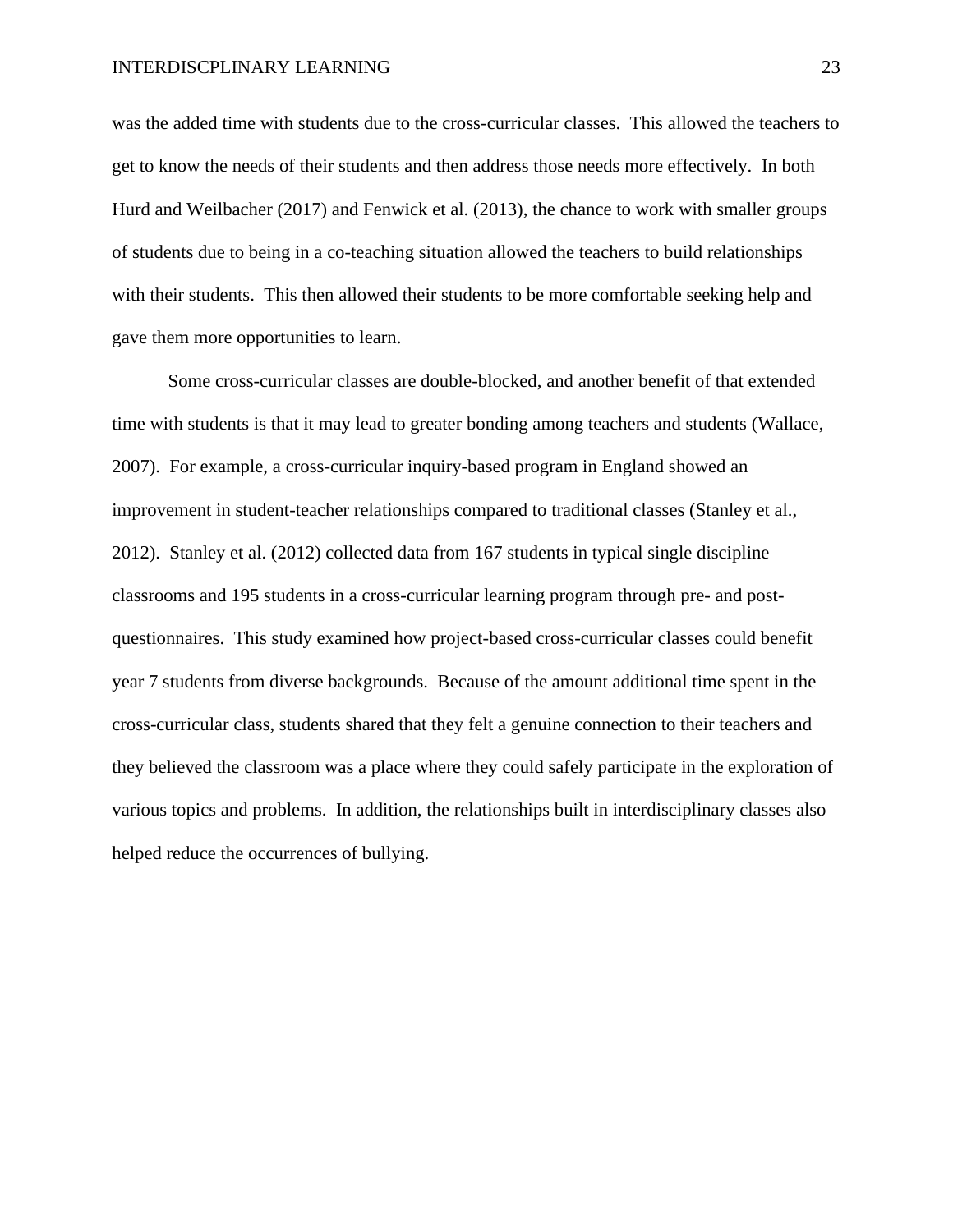#### **Conclusion**

Interdisciplinary learning is an expectation of current education as is stated in both the Iowa Core and Common Core. Cross-curricular, or interdisciplinary, classes or lessons impact student engagement, academic achievement, problem-solving skills, higher order thinking skills, and educational relationships. The effects of interdisciplinary learning are positive if the lessons are well-planned and implemented; however, as with any lesson, there can be downfalls. The research found shows the effects of interdisciplinary co-taught classes. Interdisciplinary learning is an expectation of the Common Core, even if interdisciplinary classes are not implemented as often as discipline-specific classes. On the other hand, discipline-specific teachers can implement interdisciplinary lessons in stand-alone classes also. Future research should continue to examine the prevalence and effectiveness of cross-curricular, co-taught classes in the United States, as many researchers stated that additional research is necessary, and they were only able to study a small sample (Cuervo, 2018; Dyment et al., 2015; Jolley & Ayala, 2015; Krammer et al., 2018). Other researchers stated the need for future studies investigating teacher motivation and co-teaching teams (Fenwick et al., 2013; Hardre et al., 2013; Wallace, 2007; Hurd & Weilbacher, 2017). Last, future research could examine how well new educators are trained in co-teaching and interdisciplinary learning before they get to the classroom (DiCamillo  $\&$  Bailey, 2016; Hurd & Weilbacher, 2017).

In conclusion, interdisciplinary learning is an effective way to engage students in learning. By creating cross-curricular opportunities, teachers can help students to become 21<sup>st</sup> century learners who are engaged and ready to use higher-order thinking and problem-solving skills.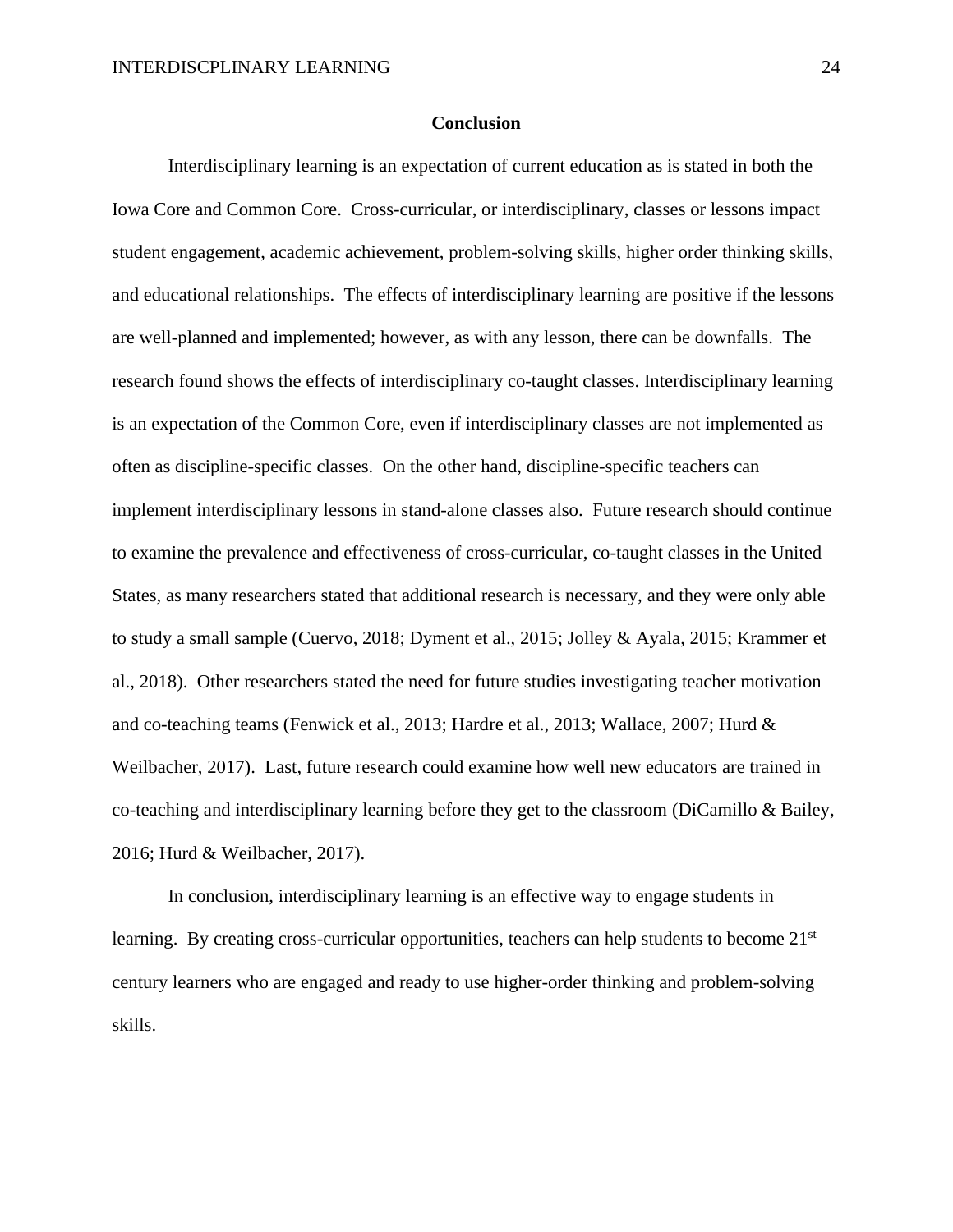#### References

- Alexander, J., Walsh, P., Jarman, R., & McClune, B. (2008). From rhetoric to reality: advancing literacy by cross-curricular means. *The Curriculum Journal*, *19*(1), 23–35. https://doi.org/10.1080/09585170801903225
- Araujo, B., Uribe Florez, L., & Goenaga Ruiz de Zuazu, A. (2017). Reflecting on a social studies-mathematics day. *Social Studies Research and Practice*, *12*(2), 199–209. https://doi.org/10.1108/SSRP-04-2017-0019
- Aslan, Y. (2016). The effect of cross-curricular instruction on reading comprehension. *Universal Journal of Educational Research, 4*(8), 1797-1801. https://files.eric.ed.gov/fulltext/EJ1110738.pdf
- Avramides, K., Hunter, J., Oliver, M., & Luckin, R. (2015). A method for teacher inquiry in cross-curricular projects: lessons from a case study. *British Journal of Educational Technology*, *46*(2), 249–264. https://doi.org/10.1111/bjet.12233

Birchinall, L. (2013). Case study of trainee teachers' responses to the impact on engagement and motivation in learning through a model of cross-curricular context-based learning: 'Keeping fit and healthy.' *Curriculum Journal, 24*(1), 27–49. https://doi.org/10.1080/09585176.2012.731014

- Boix Mansilla, V., & Duraisingh, E.D. (2007). Targeted assessment of students' interdisciplinary work: An empirically grounded framework proposed. *The Journal of Higher Education 78*(2), 215-237. doi:10.1353/jhe.2007.0008.
- Boix Mansilla, V., & Lenoir, Y. (2010). Interdisciplinarity in United States schools: Past, present, and future. *Issues in Integrative Studies*, *28*, 1–27. https://files.eric.ed.gov/fulltext/EJ1101127.pdf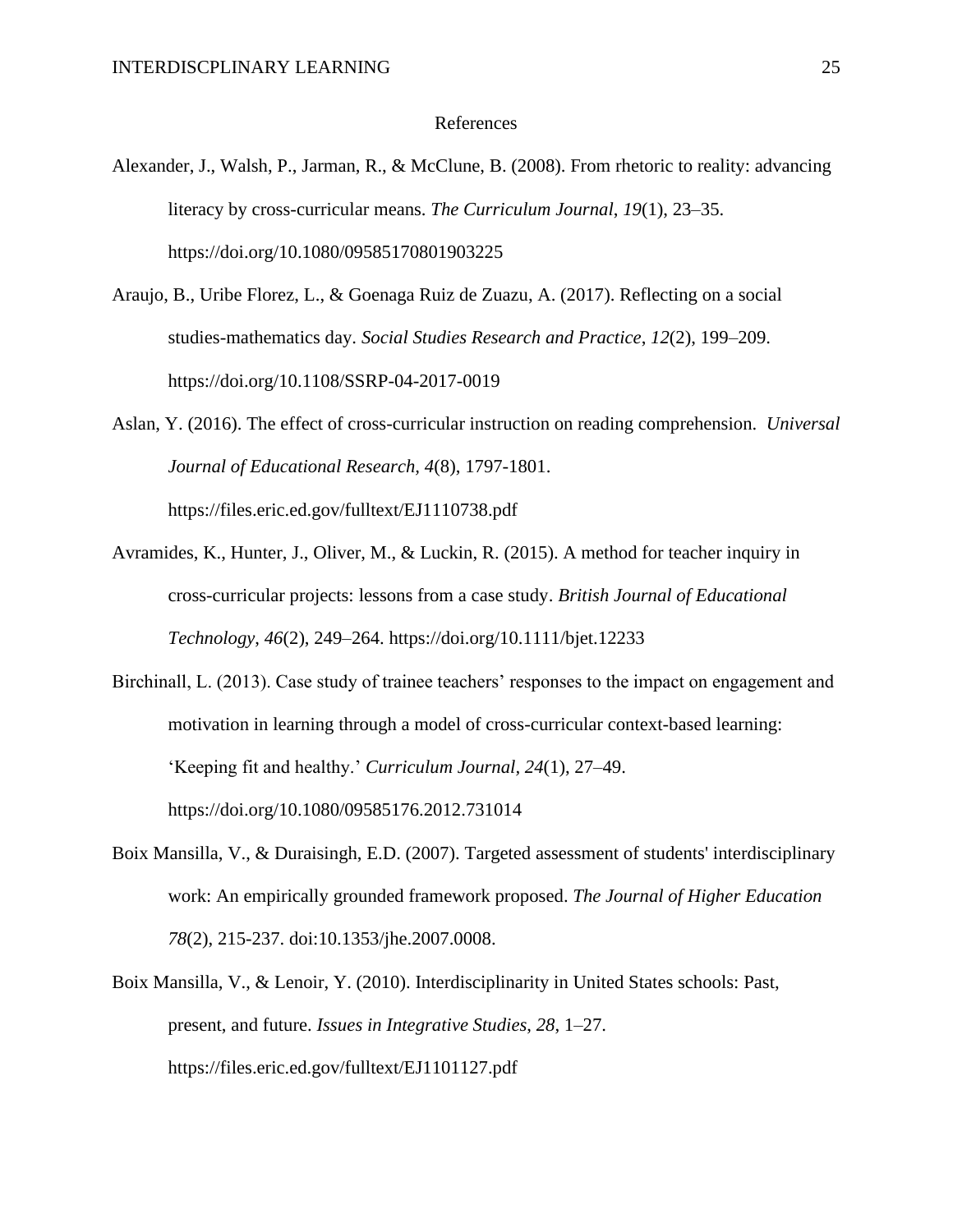- Castro, E., & Totah, P. (2017). *Charting a new course: Reinventing high school classes for the new millennium*. Information Age Publishing. http://web.b.ebscohost.com.ezproxy.nwciowa.edu/ehost/ebookviewer/ebook/bmxlYmtfX zE1MzU2MzNfX0FO0?sid=f94f1f21-e8b3-44c8-b6ab-7fe0ea02f974@pdc-vsessmgr04&vid=0&format=EK&rid=1
- Chaovanapricha, K., & Chaturongakul, P. (2020). Interdisciplinary teacher collaboration in English for specific purposes subjects in a Thai university. *English Language Teaching*, *13*(5), 139–148.
- Cuervo, L. (2018). Study of an interdisciplinary didactic model in a secondary education music class. *Music Education Research, 20*(4), 463–479. https://doi.org/10.1080/14613808.2018.1433148
- Dennis, J. K. (2020). The Kantian effect: Reconceiving the integration of knowledge in interdisciplinary theory. *Journal of Interdisciplinary Sciences*, *4*(2), 1–14.
- DiCamillo, L., & Bailey, N. M. (2016). Two teacher educators go to the source: Teaching an interdisciplinary class in an urban charter high school. *Social Studies, 107*(6), 218–226. https://doi.org/10.1080/00377996.2016.1214904
- Duerr, L. L. (2008). Interdisciplinary instruction. *Educational Horizons*, *86*(3), 173–180.
- Dyment, J. E., Hill, A., & Emery, S. (2015). Sustainability as a cross-curricular priority in the Australian curriculum: A Tasmanian investigation. *Environmental Education Research*, *21*(8), 1105–1126.
- Eronen, L., Kokko, S., & Sormunen, K. (2019). Escaping the subject-based class: A Finnish case study of developing transversal competencies in a transdisciplinary course. *Curriculum Journal*, *30*(3), 264–278. https://doi.org/10.1080/09585176.2019.1568271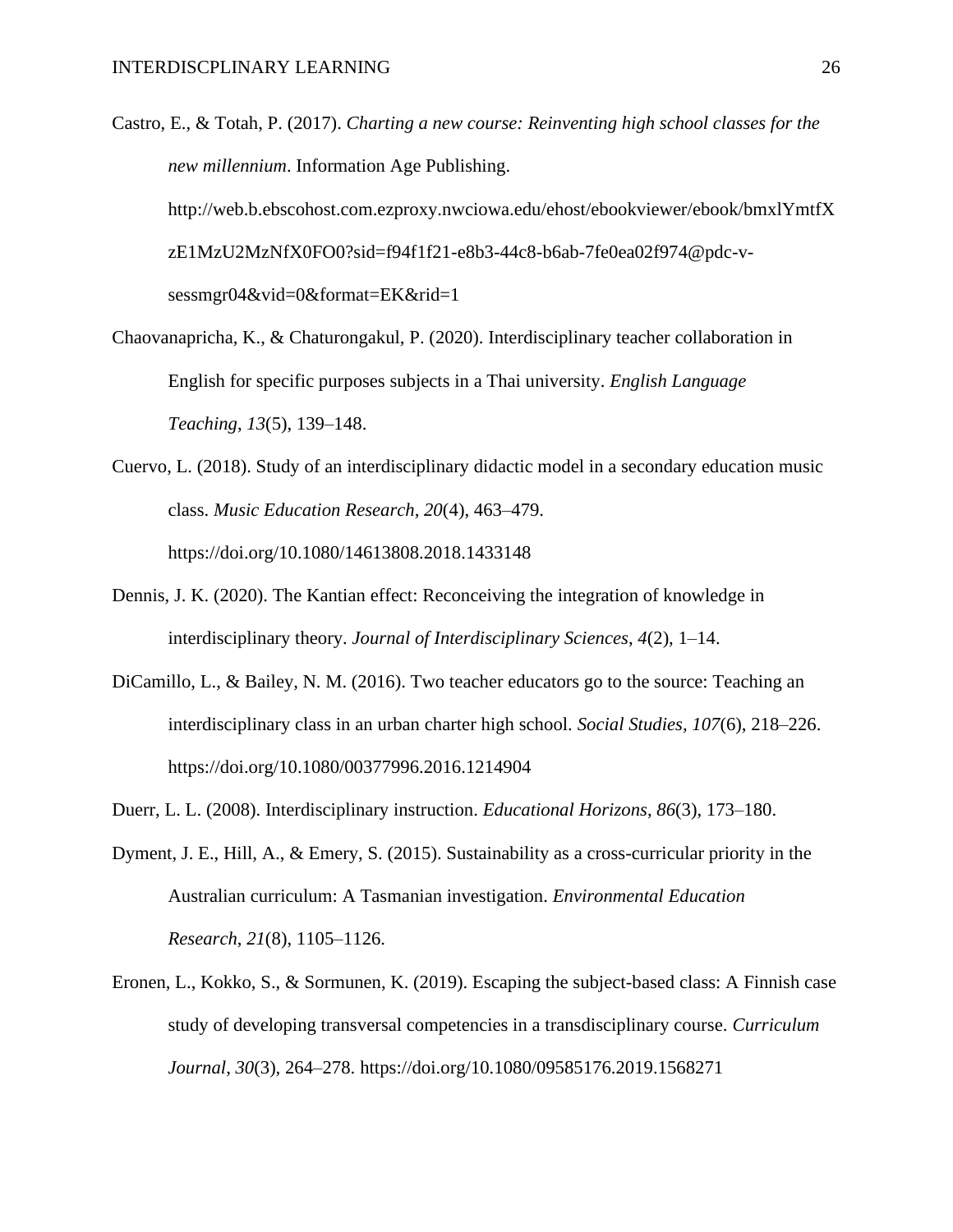- Esteve-Faubel, J.-M., Martin, T. J., & Junda, M. E. (2018). Cross-curricular teaching going forward: A view from "Strange Fruit." *International Journal of Education & the Arts*, *19*(4).
- Fenwick, A. J. J., Minty, S., & Priestley, M. (2013). Swimming against the tide: A case study of an integrated social studies department. *The Curriculum Journal*, *24*(3), 454–474. https://doi.org/10.1080/09585176.2013.805658
- Fletcher-Wood, H. (2016). From the history of maths to the history of greatness: Towards worthwhile cross-curricular study through the refinement of a scheme of work. *Teaching History*, *162*(162), 8–14.
- Goring, S. J., Weathers, K. C., Dodds, W. K., Soranno, P. A., Sweet, L. C., Cheruvelil, K. S., Kominoski, J. S., Ruegg, J., Thorn, A.M., Utz, R. M. (2014). Improving the culture of interdisciplinary collaboration in ecology by expanding measures of success. *Frontiers in Ecology and the Environment*, *12*(1), 39–47.
- Hardré P. L., Ling, C., Shehab, R. L., Nanny, M. A., Nollert, M. U., Refai, H., Ramseyer, C., Herron, J., Wollega, E. D. (2013). Teachers in an interdisciplinary learning community: engaging, integrating, and strengthening k-12 education. *Journal of Teacher Education, 64*(5), 409–425.
- Hurd, E., & Weilbacher, G. (2017). "You want me to do what?" The benefits of co-teaching in the middle level. *Middle Grades Review*, *3*(1)
- Isgitt, J., & Donnellan, Q. (2014). Discussion-based problem solving: an English-calculus collaboration emphasizes cross-curricular thinking skills. *The English Journal*, *103*(3), 80–86.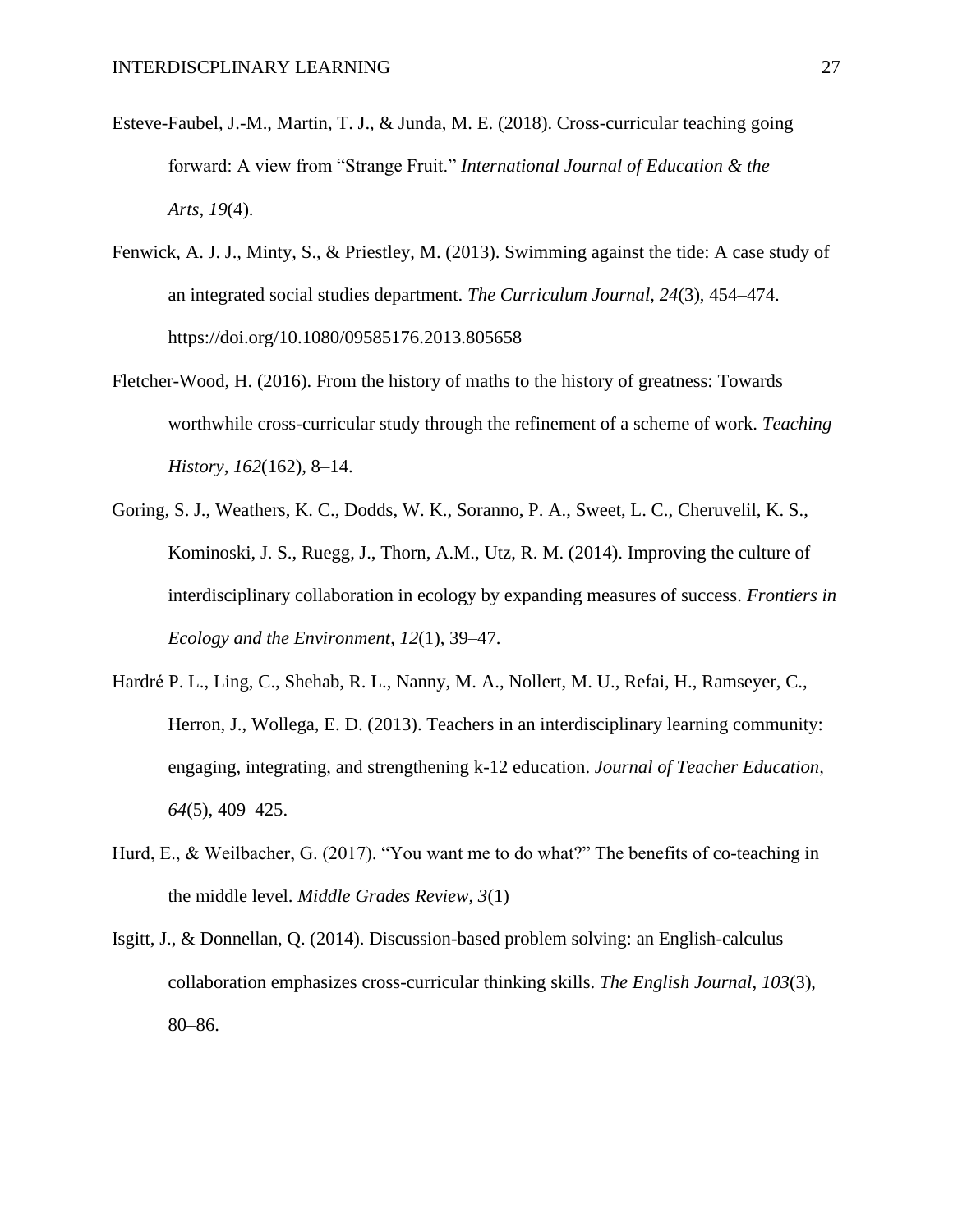- Jolley, A., & Ayala, G. (2015). "Living with volcanoes": Cross-curricular teaching in the high school classroom. *Journal of Geoscience Education, 63*(4), 297-309. http://dx.doi.org.ezproxy.nwciowa.edu/10.5408/14-048.1
- Klein, J. (2015). Interdisciplining. In *Interdisciplining digital humanities: Boundary work in an emerging field* (pp. 14-36). Ann Arbor: University of Michigan Press. Retrieved February 5, 2021, from http://www.jstor.org/stable/j.ctv65swxd.6
- Krammer, M., Rossmann, P., Gastager, A., & Gasteiger-Klicpera, B. (2018). Ways of composing teaching teams and their impact on teachers' perceptions about collaboration. *European Journal of Teacher Education, 41*(4), 463–478.

https://doi.org/10.1080/02619768.2018.1462331

- Lim, S. Y., & Chapman, E. (2015). Effects of using history as a tool to teach mathematics on students' attitudes, anxiety, motivation and achievement in grade 11 classrooms. *Educational Studies in Mathematics, 90*(2), 189–212. https://doi.org/10.1007/s10649- 015-9620-4
- *Literacy*. (n.d.). Iowa Core. https://iowacore.gov/standards/literacy/

k-1-2-3-4-5-6-7-8-9-10-11-12/literacy

- Locke, T. (2015). The English teacher as interdisciplinary resource. *English Teaching: Practice & Critique, 14*(3), 285–302. https://doi.org/10.1108/ETPC-06-2015-0043
- Ng, W., & Fergusson, J. (2020). Engaging high school girls in interdisciplinary STEAM. *Science Education International*, *31*(3), 283–294.
- Pountney, R., & McPhail, G. (2017). Researching the interdisciplinary curriculum: the need for 'translation devices.' *British Educational Research Journal*, *43*(6), 1068–1082. https://doi.org/10.1002/berj.3299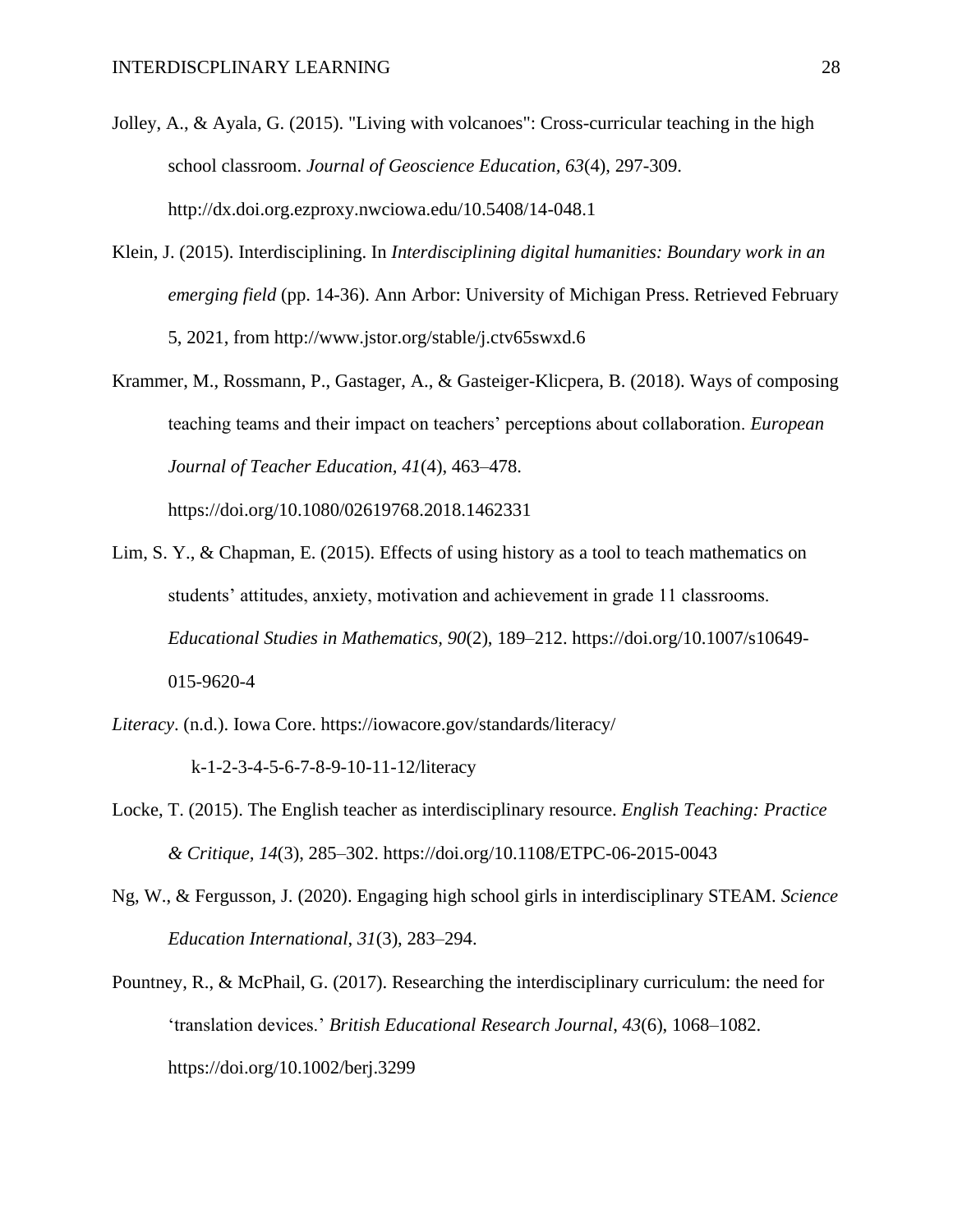- Ross, K., Hooten, M. A., & Cohen, G. (2013). Promoting science literacy through an interdisciplinary approach. *Bioscene: Journal of College Biology Teaching*, *39*(1), 21–26.
- Schaddelee, M., & McConnell, C. (2018). Analysing student perceptions to enhance engagement: an interdisciplinary, project-based learning programme. *Journal of International Education in Business*, *11*(2), 161–177.
- Shapiro, E. J., & Dempsey, C. J. (2008). Conflict resolution in team teaching: A case study in interdisciplinary teaching. *College Teaching*, *56*(3), 157–162.
- Shea, L. M., & Shanahan, T. (2020). Science plus ELA: A natural fit. *Science and Children*, *57*(9), 40–46.
- Stanley, G., Jones, M., & Murphy, J. (2012). Implementing the Opening Minds curriculum in a secondary school in England: An alternative to the one-size-fits-all national curriculum? *Curriculum Journal*, *23*(3), 265–282. https://doi.org/10.1080/09585176.2012.703379
- Walker, K. (2019). Leading the way to team teaching an integrated spiraled thematic high school equivalency course. *Journal of Research & Practice for Adult Literacy, Secondary & Basic Education*, 83–90.
- Wallace, J. J. (2007). Effects of interdisciplinary teaching team configuration upon the social bonding of middle school students. *Rmle Online: Research in Middle Level Education*, *30*(5), 1–18.
- Wang, HH., Charoenmuang, M., Knobloch, N.A., Tormoehlen, R.L. (2020). Defining interdisciplinary collaboration based on high school teachers' beliefs and practices of STEM integration using a complex designed system*. International Journal of STEM Education 7*(3). https://doi.org/10.1186/s40594-019-0201-4